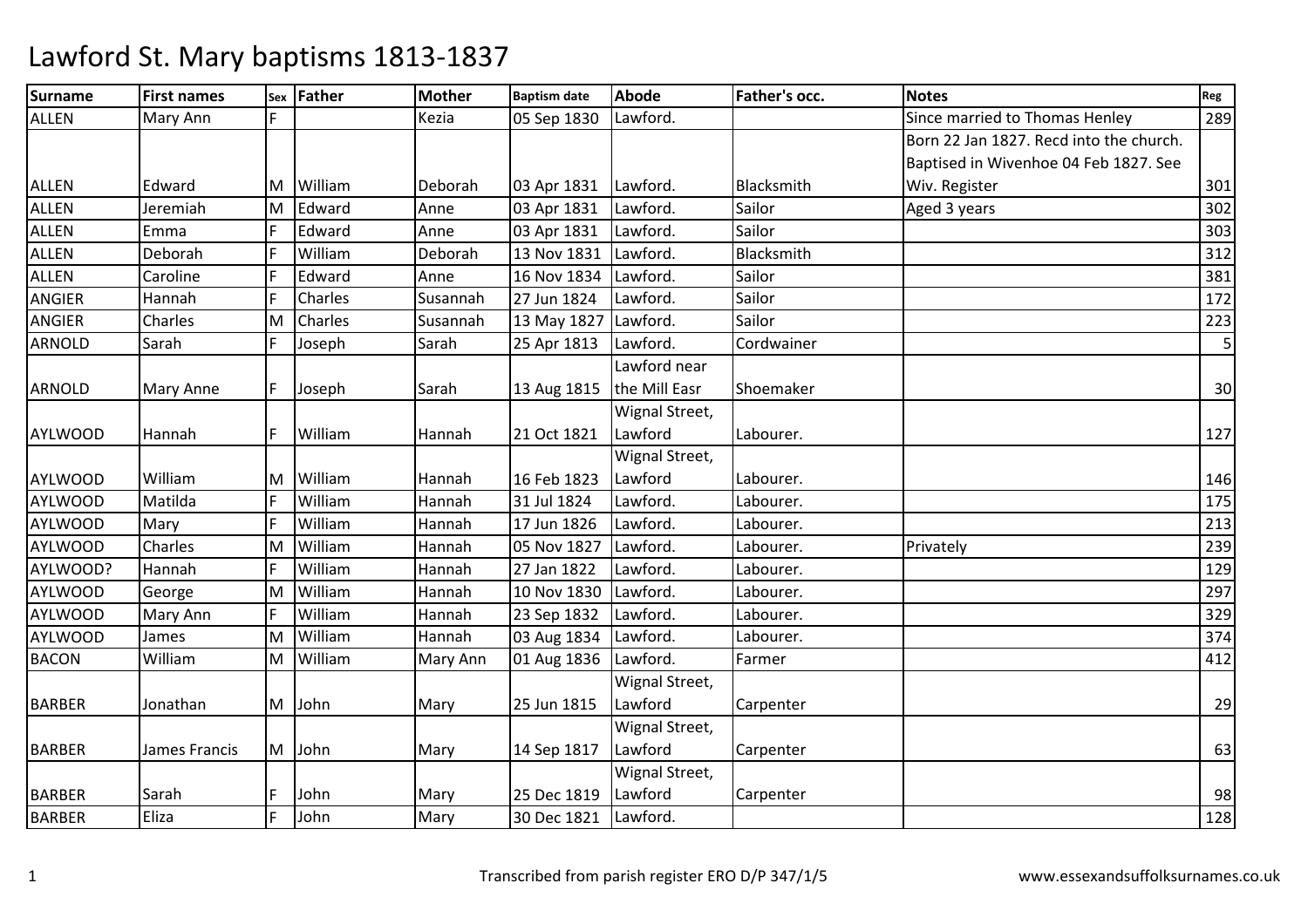| <b>Surname</b> | <b>First names</b> | Sex | Father   | <b>Mother</b> | <b>Baptism date</b>   | <b>Abode</b>   | Father's occ.  | <b>Notes</b>                   | Reg |
|----------------|--------------------|-----|----------|---------------|-----------------------|----------------|----------------|--------------------------------|-----|
| <b>BARBER</b>  | Matilda            | F.  | John     | Mary          | 19 Sep 1824           | Lawford.       | Carpenter      |                                | 181 |
|                |                    |     |          |               |                       | Lawford near   |                |                                |     |
| <b>BARBER</b>  | Samuel Abbott      | M   |          | Mary          | 02 Jan 1825           | the Mill Easr  |                | Illegitimate                   | 182 |
| <b>BARBER</b>  | Alger Jemima       |     | John     | Jemima        | 27 Apr 1834           | Lawford.       | Carpenter      |                                | 365 |
| <b>BARBER</b>  | John               | M   | John     | Jemima        | 28 Aug 1836           | Lawford.       | Carpenter      |                                | 414 |
| <b>BARBER</b>  | James              | M   | Jonathan | Eliza         | 30 Apr 1837           | Lawford.       | Labourer.      |                                | 421 |
| <b>BARTON</b>  | Joseph             | M   | William  | Sarah         | 01 Jun 1817           | Lawford.       | Labourer.      |                                | 56  |
| <b>BARTON</b>  | John               | M   | William  | Sarah         | 02 Aug 1818           | Lawford.       | Labourer.      |                                | 75  |
| <b>BARTON</b>  | Lucy               |     | William  | Sarah         | 13 Feb 1820           | Lawford.       | Labourer.      |                                | 101 |
| <b>BARTON</b>  | Benjamin           | M   | William  | Sarah         | 10 Jun 1821           | Lawford.       | Labourer.      |                                | 121 |
| <b>BARTON</b>  | Amos               | lм  | William  | Sarah         | 24 Nov 1822           | Lawford.       | Labourer.      |                                | 142 |
| <b>BARTON</b>  | Anne               |     | William  | Sarah         | 22 May 1825 Lawford.  |                | Labourer.      |                                | 188 |
| <b>BARTON</b>  | William            | M   | William  | Sarah         | 12 Nov 1826           | Lawford.       | Labourer.      |                                | 215 |
| <b>BARTON</b>  | Harriet            | F   | William  | Sarah         | 07 Jun 1829           | Lawford.       | Labourer.      |                                | 266 |
| <b>BARTON</b>  | James              | lм  | William  | Sarah         | 17 Oct 1830           | Lawford.       | Labourer.      |                                | 291 |
| <b>BARTON</b>  | Robert             | M   | William  | Sarah         | 20 May 1832 Lawford.  |                | Labourer.      |                                | 324 |
| <b>BARTON</b>  | Hannah             |     | William  | Sarah         | 25 May 1834 Lawford.  |                | Labourer.      |                                | 367 |
| <b>BARTON</b>  | Charlotte          |     | William  | Sarah         | 22 Jan 1835           | Lawford.       | Labourer.      |                                | 386 |
| <b>BEALES</b>  | Emma               |     | Robert   | Elizabeth     | 30 Mar 1834           | Lawford.       | <b>Builder</b> | <b>Born 2 Mar 1826</b>         | 358 |
| <b>BEALES</b>  | Robert             | M   | Robert   | Elizabeth     | 30 Mar 1834           | Lawford.       | <b>Builder</b> | Recd first bapt at Manningtree | 359 |
| <b>BEALES</b>  | Anne               | F   | Robert   | Elizabeth     | 30 Mar 1834           | Lawford.       | <b>Builder</b> | born 27 Jul 1830               | 360 |
| <b>BEALES</b>  | Frederick          | M   | Robert   | Elizabeth     | 30 Mar 1834 Lawford.  |                | <b>Builder</b> | Born 7 Feb 1833                | 361 |
| <b>BIRD</b>    | James              | M   | Abraham  | Rosina        | 29 Sep 1822           | Lawford.       | Labourer.      |                                | 139 |
| <b>BIRD</b>    | John               | M   | Abraham  | Rosina        | 07 Dec 1823           | Lawford.       | Labourer.      |                                | 161 |
| <b>BIRD</b>    | Marianne           |     | Abraham  | Rosina        | 18 Dec 1825           | Lawford.       | Labourer.      |                                | 199 |
| <b>BIRD</b>    | William            | ΙM  | Abraham  | Rosina        | 18 Nov 1827           | Lawford.       | Labourer.      |                                | 240 |
| <b>BIRD</b>    | Charlotte          |     | Abraham  | Rosina        | 17 Oct 1830           | Lawford.       | Labourer.      |                                | 292 |
|                |                    |     |          |               |                       |                |                |                                |     |
| <b>BLOIS</b>   | James              | M   | John     | Sarah         | 22 Jun 1817           | Lawford street | Labourer.      |                                | 58  |
| <b>BLOIS</b>   | Susannah           | F   | John     | Sarah         | 25 Dec 1820           | Lawford.       | Whitesmith     |                                | 110 |
|                |                    |     |          |               |                       | Lawford        |                |                                |     |
| <b>BLOIS</b>   | Susan              | IF. | Joseph   | Peggy         | 14 Mar 1821 Workhouse |                | Labourer.      |                                | 116 |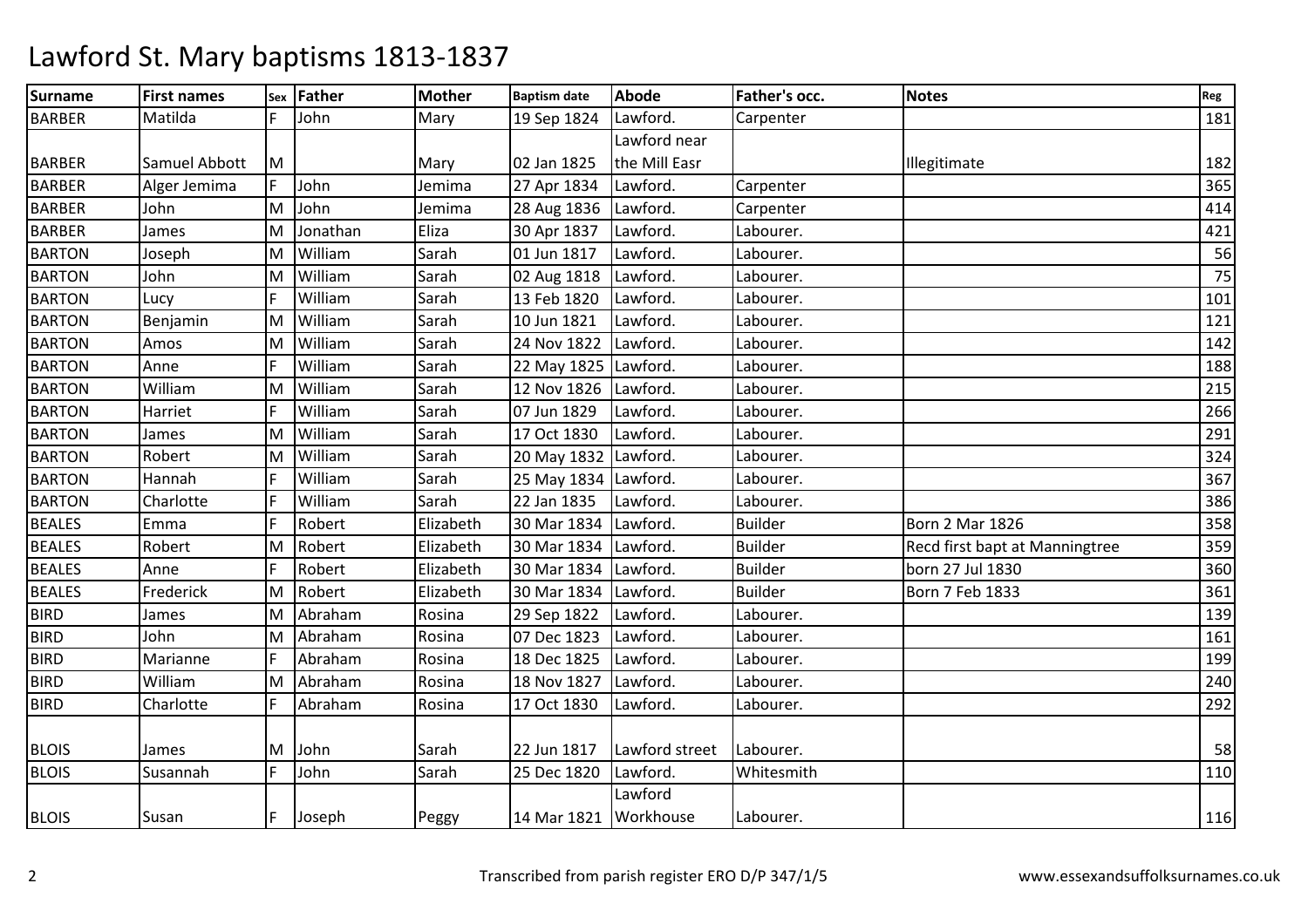| <b>Surname</b>  | <b>First names</b>    | Sex | Father              | <b>Mother</b> | <b>Baptism date</b>  | <b>Abode</b>               | Father's occ.     | <b>Notes</b>                            | Reg            |
|-----------------|-----------------------|-----|---------------------|---------------|----------------------|----------------------------|-------------------|-----------------------------------------|----------------|
|                 |                       |     |                     |               |                      |                            |                   |                                         |                |
| <b>BLOIS</b>    | Joseph                | M   | Joseph              | Peggy         | 27 Sep 1822          | Lawford street             | Labourer.         |                                         | 138            |
| <b>BLOIS</b>    | William               | M   |                     | Mary          | 16 Sep 1823          | Lawford.                   |                   | Illegitmate                             | 155            |
|                 |                       |     |                     |               |                      |                            |                   |                                         |                |
| <b>BLOIS</b>    | Anne                  | F   | Joseph              | Peggy         | 25 Jul 1825          | Lawford street             | Labourer.         |                                         | 191            |
|                 |                       |     |                     |               |                      |                            |                   |                                         |                |
| <b>BLOIS</b>    | <b>Samuel Thomas</b>  | M   |                     | Mary          | 18 May 1826 Lawford. |                            |                   | Illegitimate                            | 210            |
|                 |                       |     |                     |               |                      |                            |                   | Having been privately baptised. 3 years |                |
| <b>BLOIS</b>    | John                  | M   | Joseph              | Peggy         | 22 Feb 1829          | Lawford.                   | Labourer.         | old                                     | 262            |
| <b>BLOIS</b>    | Sarah                 | F.  | Joseph              | Peggy         | 22 Feb 1829          | Lawford.                   | Labourer.         |                                         | 263            |
| <b>BLOOM</b>    |                       | M   | James               | Judith        | 21 Mar 1813          | Lawford street             | Collar maker      |                                         | $\overline{2}$ |
|                 | Joseph                |     |                     |               |                      |                            |                   |                                         |                |
| <b>BOLTON</b>   | George                | M   | John                | Anne          | 25 Apr 1813          | Lawford street             | Fellmonger        |                                         | $\vert$        |
| <b>BOLTON</b>   | John                  | M   | John                | Mar           | 28 Oct 1836          | Lawford.                   | Fellmonger        |                                         | 416            |
|                 |                       |     |                     | Mary          |                      |                            |                   |                                         |                |
| <b>BONES</b>    | Gabriel               | M   | John                | Double        | 02 Jan 1820          | Lawford street             | Bricklayer        |                                         | 100            |
|                 |                       |     |                     | Mary          |                      |                            |                   |                                         |                |
| <b>BONES</b>    | John                  | M   | John                | Double        |                      | 05 May 1822 Lawford street | Bricklayer        |                                         | 135            |
| <b>BONES</b>    | Mary Anne             | F   | John                | Mary          | 19 Jul 1830          | Lawford.                   | <b>Bricklayer</b> |                                         | 287            |
|                 |                       |     |                     |               |                      |                            |                   |                                         |                |
| <b>BONES</b>    | <b>William George</b> | Iм  | John                | Sarah         | 04 Oct 1835          | Lawford.                   | <b>Bricklayer</b> |                                         | 398            |
| <b>BONES</b>    | Eliza                 |     | John                | Sarah         | 25 Jun 1837          | Lawford.                   | Bricklayer        |                                         | 427            |
| <b>BRIGHTON</b> | Lucy                  |     | Robert              | Jane          | 01 Feb 1829          | Lawford.                   | Labourer.         |                                         | 260            |
| <b>BRIGHTON</b> | Jane                  | F.  | Robert              | Jane          | 25 Jul 1833          | Lawford.                   | Labourer.         |                                         | 351            |
| <b>BRINKLEY</b> | <b>Fanny Stevens</b>  |     |                     | Sarah         | 23 Feb 1823          | Lawford.                   |                   | Illegitimate                            | 149            |
| <b>CALVER</b>   | Maria                 |     | Charles             | Lucy          | 02 Aug 1829          | Lawford.                   | Labourer.         |                                         | 271            |
| <b>CALVER</b>   | Henry                 | M   | Charles             | Lucy          | 24 May 1835 Lawford. |                            | Labourer.         |                                         | 389            |
| CANT            | William               | M   | <b>William Long</b> | Sally         | 13 May 1825 Lawford. |                            | <b>Baker</b>      |                                         | 187            |
| <b>CANT</b>     | Jacob                 | M   | Jacob               | Elizabeth     | 09 Oct 1825          | Lawford.                   | Servant           |                                         | 196            |
| CANT            | Jane                  |     | Jacob               | Elizabeth     | 27 Apr 1828          | Lawford.                   | Servant           |                                         | 252            |
| <b>CANT</b>     | Susannah              | F   | <b>William Long</b> | Sally         | 20 Feb 1829          | Lawford.                   | Baker             | Privately                               | 261            |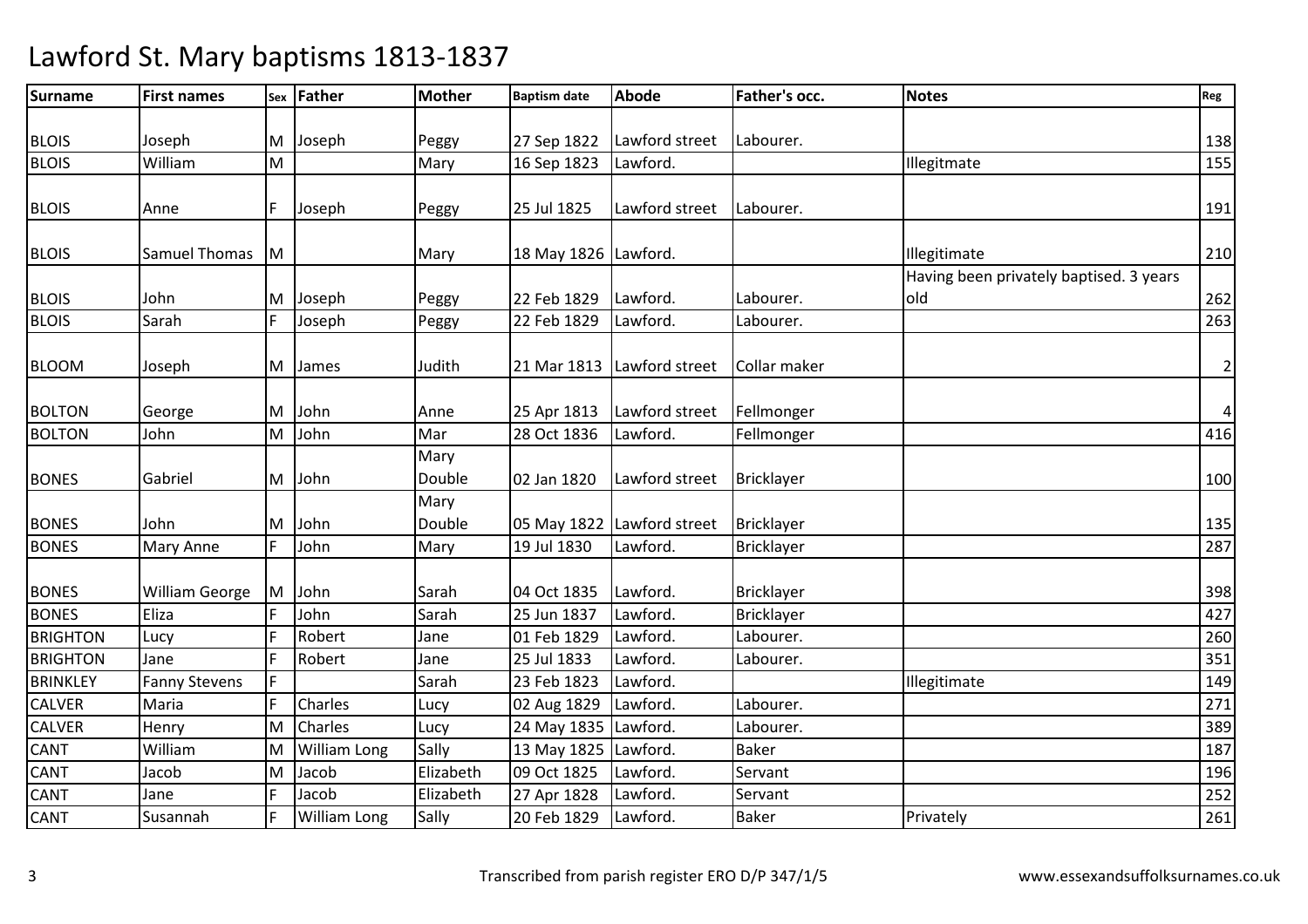| <b>Surname</b>    | <b>First names</b>   | Sex | Father       | <b>Mother</b> | <b>Baptism date</b>  | <b>Abode</b>   | Father's occ. | <b>Notes</b>                 | Reg    |
|-------------------|----------------------|-----|--------------|---------------|----------------------|----------------|---------------|------------------------------|--------|
| <b>CANT</b>       | Anne                 |     | William Long | Sally         | 19 Sep 1830          | Lawford.       | <b>Baker</b>  |                              | 290    |
| <b>CANT</b>       | Rachel               |     | William      | Sally         | 30 May 1834 Lawford. |                | <b>Baker</b>  |                              | 369    |
| <b>CANT</b>       | Mary Anne            | F   | William      | Sally         | 30 May 1834 Lawford. |                | <b>Baker</b>  |                              | 370    |
| <b>CANT</b>       | Robert William       | lм  | Robert       | Mary          | 14 Dec 1834          | Lawford.       | Shoemaker     |                              | 383    |
| <b>CANT</b>       | Sarah Anne           | E   | William      | Sally         | 14 Jun 1836          | Lawford.       | <b>Baker</b>  |                              | 408    |
| <b>CANT</b>       | Thomas               | İМ  | Robert       | Mary          | 18 Dec 1836          | Lawford.       | Shoemaker     |                              | 418    |
|                   |                      |     |              |               |                      | Wignal Street, |               |                              |        |
| <b>CARRINGTON</b> | Marianne             |     | James        | Marianne      | 03 Aug 1821          | Lawford        | Wheelwright   |                              | 122    |
| <b>CHAPLAIN</b>   | Susan                |     | Nathaniel    | Susan         | 30 Aug 1826          | Lawford.       | Labourer.     |                              | 214    |
| <b>CHAPLAIN</b>   | Harriet              |     | William      | Lucy          | 21 Oct 1827          | Lawford.       | Labourer.     |                              | 238    |
| <b>CHAPLAIN</b>   | Ann                  |     | Nathaniel    | Susan         | 16 Mar 1828          | Lawford.       | Labourer.     |                              | 246    |
| <b>CHAPLAIN</b>   | Mary                 | F   | Nathaniel    | Susan         | 04 Oct 1829          | Lawford.       | Labourer.     |                              | 273    |
|                   |                      |     |              |               |                      | Tooley St.     |               |                              |        |
|                   |                      |     |              |               |                      | Borough        |               |                              |        |
| <b>CHILES</b>     | <b>Susan Day</b>     | IF. | Daniel       | Mary          | 02 Aug 1813          | Southwark      | Hatter        |                              | 10     |
|                   |                      |     |              |               |                      | Tooley St.     |               |                              |        |
|                   |                      |     |              |               |                      | Borough        |               |                              |        |
| <b>CHILES</b>     | Marianne             | F   | Daniel       | Mary          | 02 Aug 1813          | Southwark      | Hatter        |                              | 11     |
| <b>CLARK</b>      | Hannah               | F   | Isaac        | Emily         | 20 Sep 1818          | Lawford.       | Labourer.     |                              | 78     |
|                   |                      |     | William (the |               |                      |                |               |                              |        |
| <b>CLASBY</b>     | Sarah                | F   | Late)        | Rhoda         | 05 Oct 1817          | Lawford street | Sailor        |                              | 64     |
|                   |                      |     |              |               |                      | Lawford        |               |                              |        |
| <b>CLASBY</b>     | Marianne             | F   | William      | Rhoda         | 21 Oct 1817          | Workhouse      | Sailor        | Wm deceased                  | 66     |
|                   |                      |     |              |               |                      | Lawford        |               |                              |        |
| <b>CLASBY</b>     | Maria                | F   | William      | Rhoda         | 21 Oct 1817          | Workhouse      | Sailor        | Wm deceased                  | 66     |
| <b>CLASBY</b>     | William              | M   |              | Sarah         | 06 Oct 1833          | Lawford.       |               |                              | 355    |
|                   |                      |     |              |               |                      | Lawford        |               |                              |        |
| <b>COLE</b>       | <b>Samuel Taylor</b> | M   |              | Mary          | 17 Sep 1820          | Workhouse      |               | Lately servant to Mr Skinner | 107    |
|                   |                      |     |              |               |                      |                | Groom to Mr   |                              |        |
| <b>COOK</b>       | Mary Anne            | F   | Daniel       | Susan         | 21 Aug 1815          | Lawford.       | Carrington    |                              | 31     |
| COOK              | Maria                | E.  | John         | Sarah         | 01 Sep 1816          | Lawford.       | Labourer.     |                              | $44\,$ |
| <b>COOK</b>       | Davis Coleman        | Iм  | Daniel       | Susan         | 20 Jul 1817          | Lawford.       | Labourer.     |                              | 60     |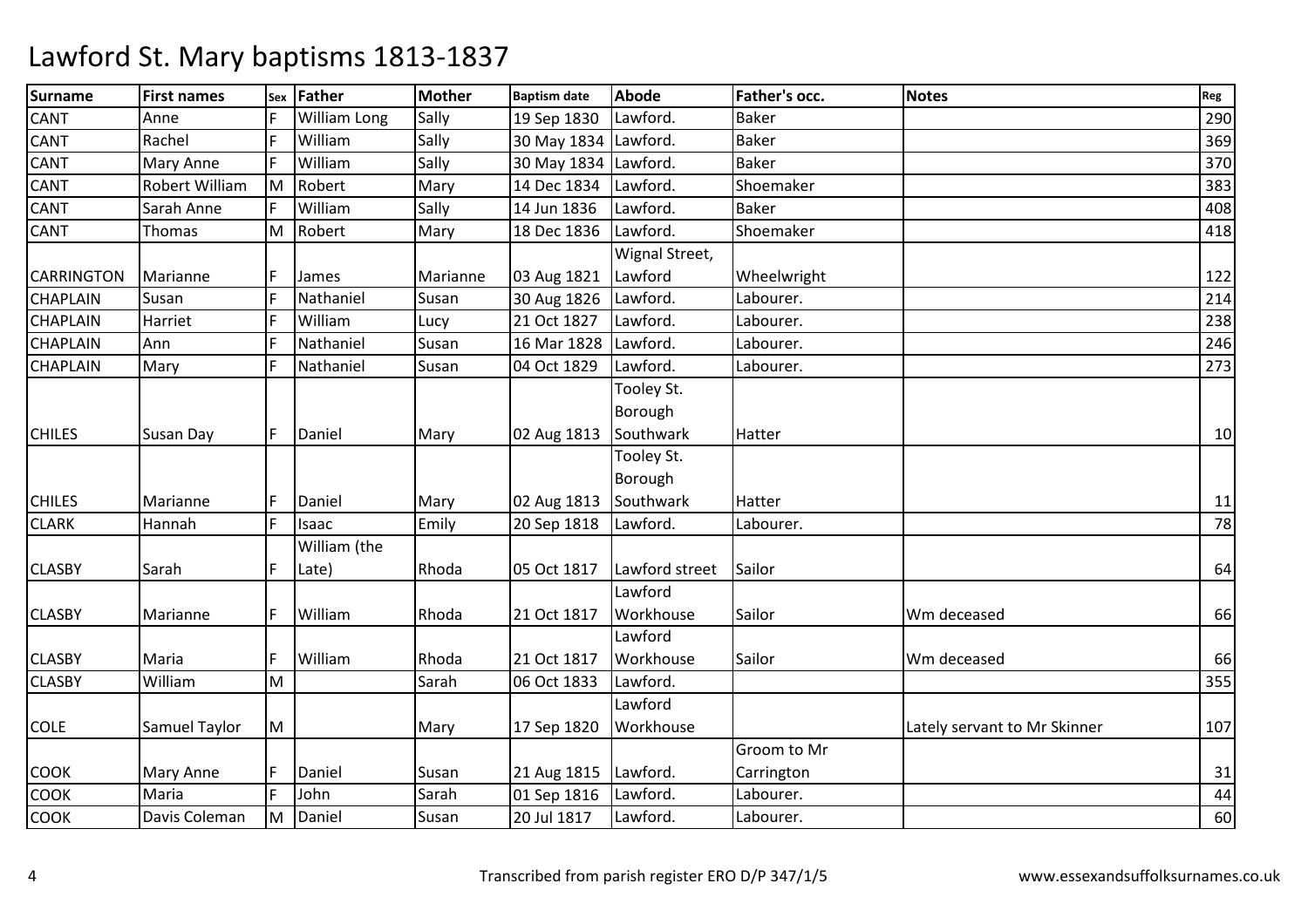| <b>Surname</b> | <b>First names</b> |     | sex Father | <b>Mother</b>    | <b>Baptism date</b>  | <b>Abode</b>                              | Father's occ. | <b>Notes</b>     | Reg |
|----------------|--------------------|-----|------------|------------------|----------------------|-------------------------------------------|---------------|------------------|-----|
| <b>COOK</b>    | Marshall           | M   | John       | Sarah            | 28 Jun 1818          | Lawford.                                  | Labourer.     |                  | 73  |
| <b>COOK</b>    | James              | M   | Daniel     | Susan            | 30 May 1819 Lawford. |                                           | Labourer.     |                  | 87  |
| <b>COOK</b>    | Adolphus           | M   | John       | Sarah            | 16 Jul 1820          | Lawford.                                  | Labourer.     |                  | 105 |
| <b>COOK</b>    | John               | M   | Daniel     | Susan            | 25 Mar 1821          | Lawford.                                  | Labourer.     |                  | 117 |
| <b>COOK</b>    | Matilda            | F   | John       | Sarah            | 03 Feb 1822          | Lawford.                                  | Labourer.     |                  | 130 |
|                |                    |     |            |                  |                      | Lawford near                              |               |                  |     |
| <b>COOK</b>    | Anne               |     | John       | Sarah            | 12 Sep 1824          | the Mill Easr                             | Labourer.     |                  | 180 |
| <b>COOK</b>    | Daniel             | M   | John       | Sarah            | 14 Jan 1827          | Lawford.                                  | Labourer.     |                  | 217 |
| <b>COOK</b>    | Matilda            |     | John       | Sarah            | 19 Jul 1829          | Lawford.                                  | Labourer.     |                  | 269 |
| <b>COOK</b>    | Emma               | IF. | John       | Sarah            | 21 Aug 1831          | Lawford.                                  | Labourer.     |                  | 307 |
| <b>COOK</b>    | William            | M   | Thomas     | Lydia            | 21 Aug 1831          | Ipswich. St<br>Mathews Parish Stone Mason |               |                  | 308 |
| <b>COOK</b>    | Bartholomew        | M   | John       | Sarah            | 20 Apr 1834          | Lawford.                                  | Labourer.     |                  | 362 |
| <b>COOK</b>    | Elizabeth          |     | John       | Sarah            | 12 Mar 1837 Lawford. |                                           | Labourer.     |                  | 419 |
| <b>COOKE</b>   | Mary Elizabeth     |     | Joseph     | Elizabeth        | 18 May 1824 Lawford. |                                           | Yeoman        |                  | 167 |
| <b>COOKE</b>   | Ann Ella           |     | Joseph     | Elizabeth        | 28 Nov 1825 Lawford. |                                           | Farmer        |                  | 198 |
| <b>COOKE</b>   | James Samuel       | M   | Joseph     | Elizabeth        | 02 Nov 1829          | Lawford.                                  | Farmer        |                  | 274 |
| <b>COOPER</b>  | James              | M   | Samuel     | <b>Mary Anne</b> | 13 Mar 1831          | Lawford.                                  | Sailor        |                  | 300 |
| <b>COOPER</b>  | James              | M   | Samuel     | <b>Mary Anne</b> | 31 Mar 1833          | Lawford.                                  | Sailor        |                  | 342 |
| <b>COOPER</b>  | Norman             | M   | Samuel     | Mary Ann         | 07 Jun 1835          | Lawford.                                  | Sailor        |                  | 391 |
| <b>COOPER</b>  | Henry              | M   | Samuel     | Mary Anne        | 25 Jun 1837          | Lawford.                                  | Sailor        |                  | 430 |
| <b>CREESOR</b> | Mary Anne          | IF. | John       | Mary             |                      | 05 Feb 1815   Lawford street              | Whitesmith    |                  | 21  |
| <b>CRESSER</b> | John               | M   | John       | Mary             |                      | 16 Mar 1817 Lawford street                | Blacksmith    |                  | 52  |
| <b>CRESSER</b> | Maria              | IF. | John       | Mary             |                      | 23 Apr 1820   Lawford street              | Blacksmith    |                  | 103 |
| <b>CRESSER</b> | William            | M   | John       | Mary             |                      | 01 Sep 1822   Lawford street              | Blacksmith    |                  | 137 |
| <b>CRESSER</b> | Martha             | IF. | John       | Mary             |                      | 11 Sep 1825   Lawford street   Blacksmith |               | Born 16 Aug 1825 | 193 |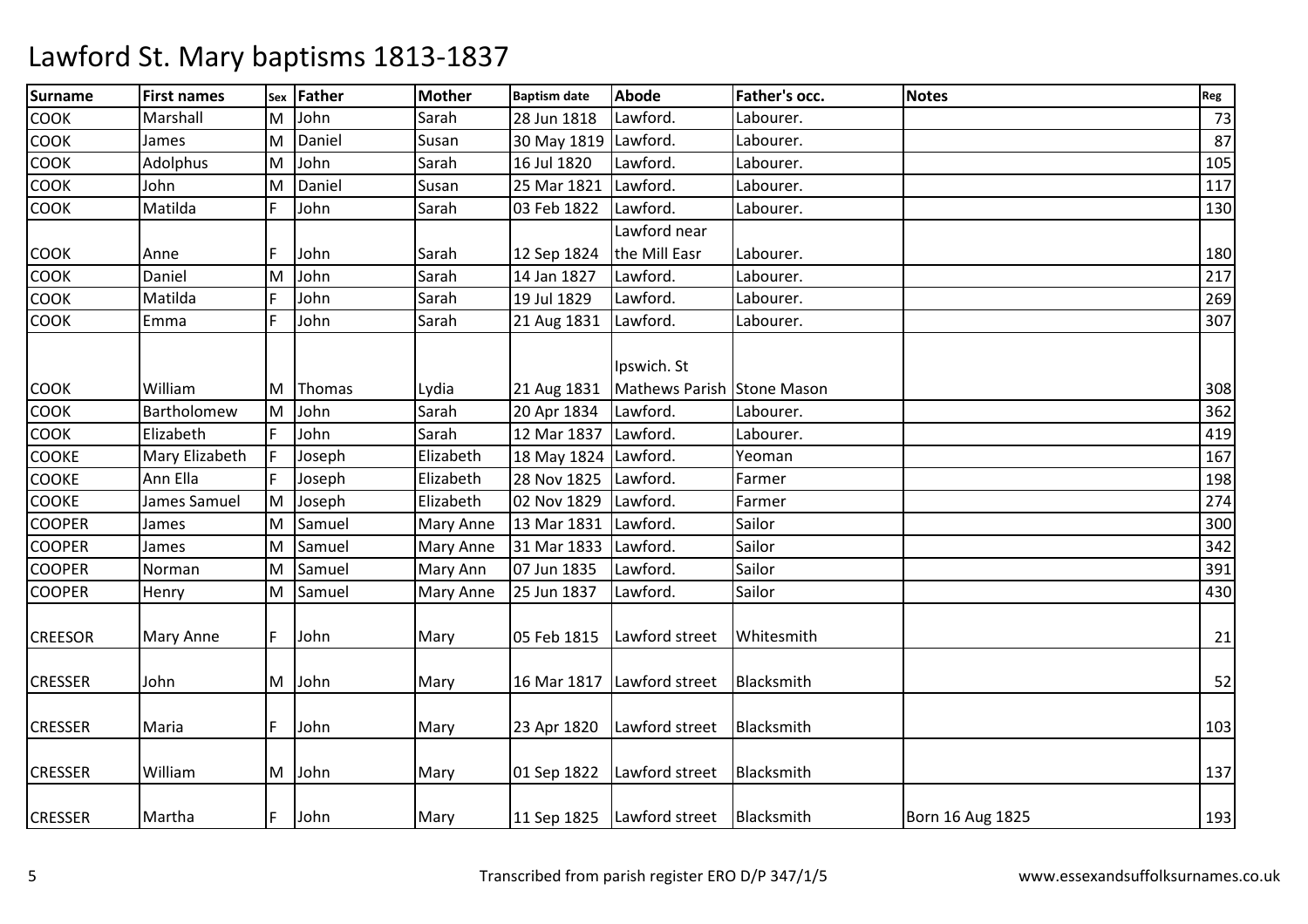| Surname        | <b>First names</b> |    | sex Father | <b>Mother</b> | <b>Baptism date</b>  | <b>Abode</b>                 | Father's occ. | <b>Notes</b>             | Reg |
|----------------|--------------------|----|------------|---------------|----------------------|------------------------------|---------------|--------------------------|-----|
|                |                    |    | Jonathan   |               |                      |                              | Labourer.     |                          |     |
| <b>CRISP</b>   | Mary               |    |            | Mary          |                      | 21 Aug 1815   Lawford street |               | Privately                | 32  |
| <b>CRISP</b>   | Mary               |    | Jonathan   | Mary          | 08 Oct 1815          | Lawford street               | Labourer.     | Received into the church | 33  |
| <b>CRISP</b>   | Hannah             | IF | Jonathan   | Mary          |                      | 25 Dec 1816   Lawford street | Labourer.     |                          | 50  |
| <b>CRISP</b>   | Anne               |    | Jonathan   | Mary          | 26 Jul 1818          | Lawford street               | Labourer.     |                          | 74  |
| <b>CRISP</b>   | Jonathan           | ΙM | Jonathan   | Mary          |                      | 15 Aug 1819   Lawford street | Labourer.     |                          | 93  |
| <b>CROOK</b>   | Lydia              |    | John       | Lydia         | 25 May 1813 Lawford. |                              | Labourer.     |                          | 8   |
| <b>CROOKS</b>  | James              | M  | John       | Lydia         | 19 Feb 1826          | Lawford.                     | Labourer.     |                          | 205 |
| <b>CROOKS</b>  | Harriet            |    | John       | Martha        | 23 Mar 1828          | Lawford.                     | Labourer.     |                          | 248 |
| <b>CROPLEY</b> | Matilda            |    | Samuel     | Ann           | 20 Jan 1828          | Lawford.                     | Servant       |                          | 242 |
| <b>CROPLEY</b> | Ann                |    | Samuel     | Ann           | 16 Mar 1830          | Lawford.                     | Labourer.     | Privately                | 280 |
| <b>CROPLEY</b> | Joseph             | lм | Samuel     | Ann           | 20 Feb 1832          | Lawford.                     | Labourer.     |                          | 317 |
| <b>CROPLEY</b> | Betsey             |    | Samuel     | Anne          | 21 May 1833          | Lawford.                     | Labourer.     |                          | 347 |
| <b>CROPLEY</b> | Samuel             | M  | Samuel     | Anne          | 31 Jul 1836          | Lawford.                     | Labourer.     |                          | 411 |
| <b>CUTTING</b> | Abdiel             | M  | Sydney     | Emma          | 11 May 1828 Lawford. |                              | Cooper        | Privately                | 253 |
| <b>DANIELS</b> | Mary               |    | William    | Mary          | 07 Mar 1816          | Wignal Street,<br>Lawford    | Labourer.     | Privately                | 37  |
| <b>DANIELS</b> | Anne               | F  | William    | Mary          | 01 Jun 1817          | Lawford.                     | Labourer.     |                          | 57  |
| <b>DANIELS</b> | Susan              |    | William    | Mary          | 04 Apr 1819          | Lawford.                     | Labourer.     |                          | 85  |
| <b>DANIELS</b> | Maria              | F  | William    | Mary          | 16 Mar 1823          | Lawford.                     | Labourer.     |                          | 150 |
| <b>DANIELS</b> | Robert             | M  | William    | Mary          | 27 Nov 1825          | Lawford.                     | Labourer.     |                          | 197 |
| <b>DANIELS</b> | Henry              | M  | William    | Mary          | 12 Aug 1827          | Lawford.                     | Labourer.     |                          | 234 |
| <b>DANIELS</b> | James              | ΙM | William    | Mary          | 19 Jul 1829          | Lawford.                     | Labourer.     |                          | 270 |
| <b>DANIELS</b> | Lucy               | F  | William    | Mary          | 21 Nov 1830          | Lawford.                     | Labourer.     |                          | 294 |
| <b>DANIELS</b> | Mark               | M  | William    | Mary          | 28 Feb 1833          | Lawford.                     | Labourer.     |                          | 339 |
| <b>DANIELS</b> | John               | M  | William    | Mary          | 28 Feb 1833          | Lawford.                     | Labourer.     |                          | 340 |
| <b>DANIELS</b> | Thomas             | M  | William    | Mary          | 16 Aug 1835          | Lawford.                     | Labourer.     |                          | 395 |
| <b>DAY</b>     | Thomas             | M  | James      | Ann           | 01 Feb 1826          | Lawford.                     | Sailor        |                          | 201 |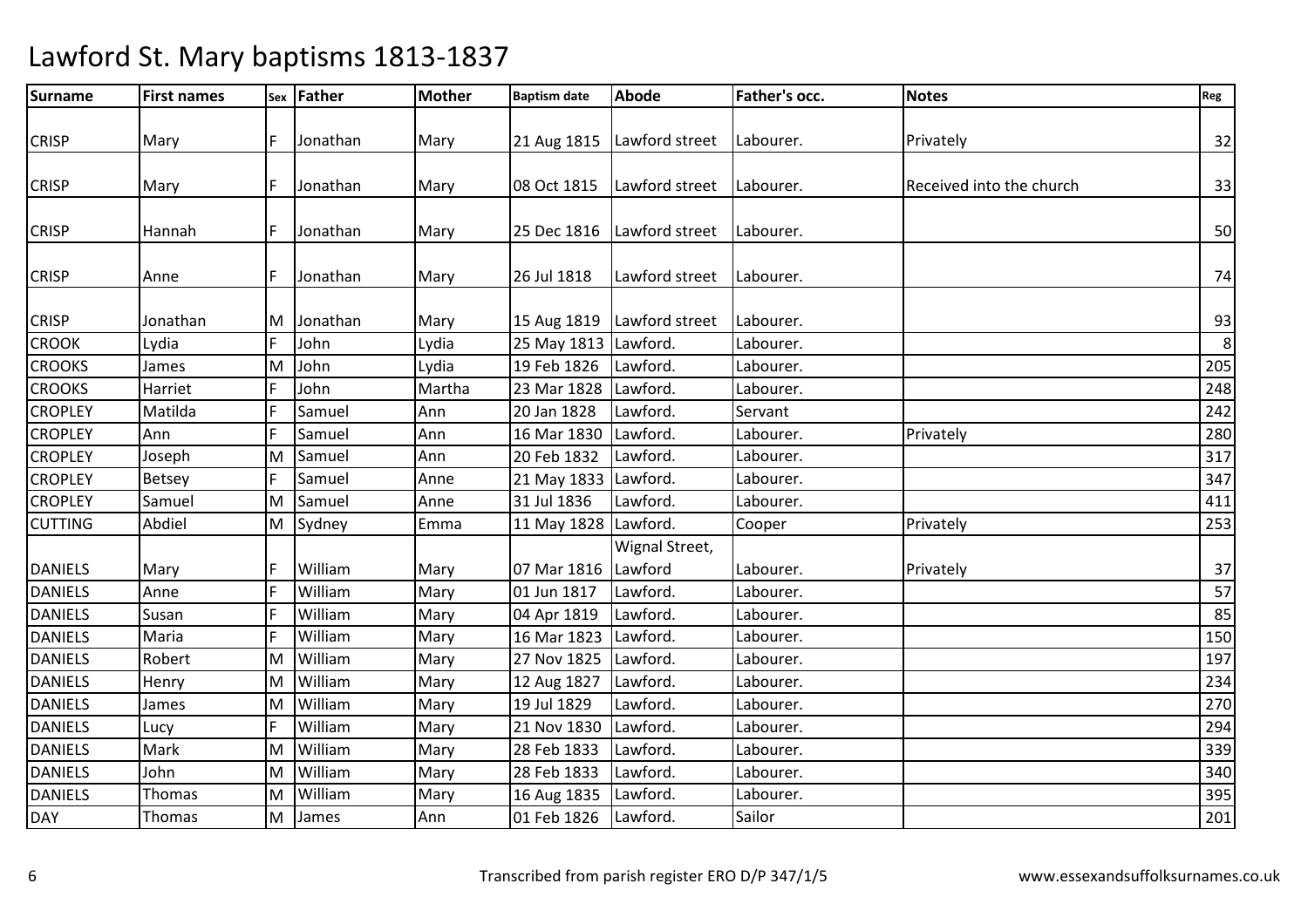| <b>Surname</b>  | <b>First names</b> | Sex | <b>Father</b>         | <b>Mother</b> | <b>Baptism date</b>    | <b>Abode</b>   | Father's occ.     | <b>Notes</b>             | Reg |
|-----------------|--------------------|-----|-----------------------|---------------|------------------------|----------------|-------------------|--------------------------|-----|
| <b>DAY</b>      | James              | M   | James                 | Ann           | 29 Aug 1827            | Lawford.       | Sailor            | Privately                | 236 |
| <b>DAY</b>      | <b>Mary Anne</b>   | F.  | James                 | Anne          | 08 Jul 1832            | Lawford.       | Sailor            | Born 9 Sep 1830          | 325 |
| <b>DEATH</b>    | Robert             | M   | Robert                | Sarah         | 25 Sep 1827            | Lawford.       | Sailor            |                          | 237 |
| <b>DEATH</b>    | George             | М   | Robert                | Sarah         | 04 Mar 1832            | Lawford.       | Sailor            |                          | 319 |
| <b>DEATH</b>    | Sarah Anne         | F   | Robert                | Sarah         | 29 Oct 1835            | Lawford.       | Sailor            |                          | 397 |
| <b>DREW</b>     | Caroline           |     | William               | Sarah         | 12 Dec 1830            | Lawford.       | Servant           |                          | 299 |
| <b>DUBBEL</b>   | Mary               |     | William               | Mary          | 05 Sep 1824            | Lawford.       | Labourer.         |                          | 179 |
| <b>DUBBEL</b>   | William            | M   | William               | Mary          | 05 Feb 1826            | Lawford.       | Labourer.         |                          | 202 |
| <b>EARTHY</b>   | James              | М   | James                 | Mary          | 11 Mar 1826            | Lawford.       | Labourer.         |                          | 206 |
| <b>EARTHY</b>   | Thomas             | М   | James Crab            | Mary          | 03 Jun 1830            | Lawford.       | Labourer.         |                          | 283 |
| <b>FAIRS</b>    | Mary Ann           |     | Samuel                | Mary Anne     | 14 Mar 1830            | Lawford.       | Labourer.         |                          | 279 |
| <b>FAIRS</b>    | William            | M   | Samuel                | Mary Anne     | 12 Feb 1832            | Lawford.       | Labourer.         |                          | 315 |
| <b>FAIRS</b>    | Matilda            | F   | Samuel                | Mary Anne     | 07 Sep 1834            | Lawford.       | Labourer.         |                          | 377 |
|                 |                    |     |                       |               |                        |                |                   |                          |     |
| <b>FENN</b>     | Maria              |     | William Warner   Mary |               | 28 Oct 1832            | Lawford.       | Servant           | See note at foot of page | 331 |
|                 |                    |     |                       |               |                        |                |                   |                          |     |
| <b>FENN</b>     | Sarah              | F   | William Warner Mary   |               | 04 Aug 1835   Lawford. |                | Servant           |                          | 394 |
|                 |                    |     |                       |               |                        |                |                   |                          |     |
| <b>FIDGET</b>   | Thomas             | M   | William               | Jane          | 22 Aug 1819            | Lawford street | Sailor            |                          | 94  |
| <b>FINCH</b>    | William            | M   | Edward                | Elizabeth     | 06 Aug 1837            | Lawford.       | Labourer.         |                          | 436 |
|                 |                    |     |                       |               |                        | Wignal Street, |                   |                          |     |
| <b>FOXWELL</b>  | Louisa Elizabeth   |     | <b>Henry Hill</b>     | Elizabeth     | 24 Jan 1823            | Lawford        | Plumber & glazier |                          | 145 |
|                 |                    |     |                       |               |                        | Wignal Street, |                   |                          |     |
| <b>FOXWELL</b>  | Matilda            | F.  | <b>Henry Hill</b>     | Elizabeth     | 27 Jun 1825            | Lawford        | Plumber & glazier |                          | 189 |
|                 |                    |     |                       |               |                        |                |                   |                          |     |
| <b>FRANCIS</b>  | John               | M   |                       | Anne          | 29 Dec 1819            | Lawford street |                   | Illegitimate             | 99  |
| <b>FROSTICK</b> | James              | M   | James                 | Rachel        | 13 Mar 1836            | Lawford.       | Labourer.         |                          | 403 |
| <b>FROSTICK</b> | Fanny              | F   | Thomas                | Mary          | 25 Jun 1837            | Lawford.       | Labourer.         |                          | 429 |
| <b>FROSTICK</b> | James              | M   | James                 | Rachel        | 30 Jun 1837            | Lawford.       | Labourer.         |                          | 433 |
| <b>GALLANT</b>  | Susannah           |     | Robert                | Susannah      | 05 Feb 1832            | Lawford.       | Labourer.         |                          | 314 |
| <b>GALLANT</b>  | Robert             | M   | Robert                | Susannah      | 04 Apr 1833            | Lawford.       | Labourer.         |                          | 344 |
| <b>GALLANT</b>  | Matilda            | F.  | Robert                | Susannah      | 24 May 1835 Lawford.   |                | Labourer.         |                          | 390 |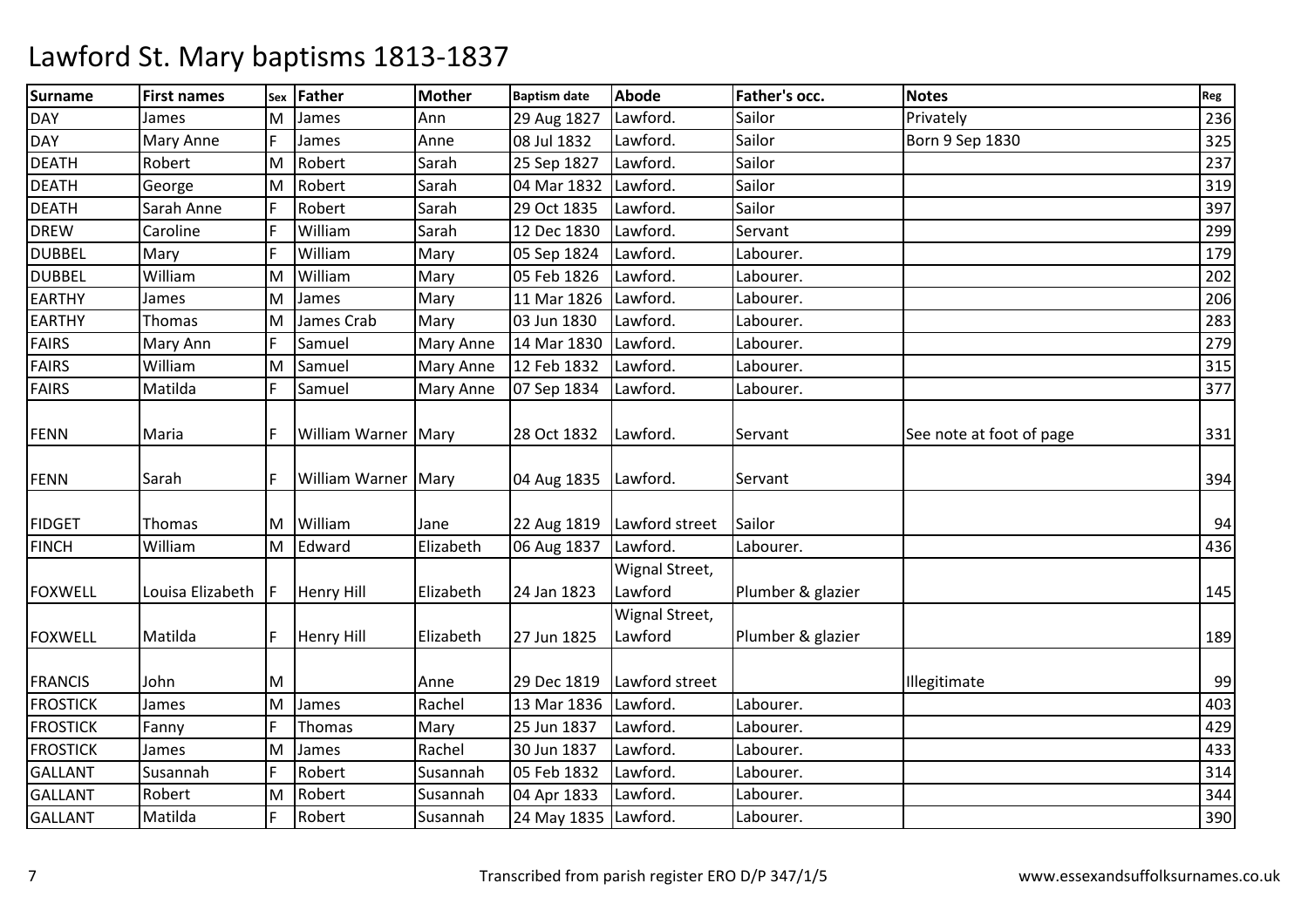| <b>Surname</b>   | <b>First names</b>  | Sex      | Father   | <b>Mother</b> | <b>Baptism date</b>    | <b>Abode</b>   | Father's occ.     | <b>Notes</b>                            | Reg              |
|------------------|---------------------|----------|----------|---------------|------------------------|----------------|-------------------|-----------------------------------------|------------------|
| <b>GALLANT</b>   | Henry               | M        | Robert   | Susannah      | 30 Apr 1837            | Lawford.       | Labourer.         |                                         | 422              |
| <b>GAMMER</b>    | Peter               | M        | Philip   | Phoebe        | 21 Dec 1834            | Lawford.       | Labourer.         |                                         | 384              |
| <b>GARROD</b>    | William             | M        | William  | Sarah         | 26 Feb 1815            | Lawford.       | Labourer.         |                                         | 24               |
|                  |                     |          |          |               |                        | Magdalen       |                   |                                         |                  |
|                  |                     |          |          |               |                        | Parish.        |                   |                                         |                  |
| <b>GASKIN</b>    | William             | ΙM       | James    | Abigail       | 21 May 1837 Colchester |                | Travelling people |                                         | 424              |
| <b>GAYMER</b>    | Phoebe              | IF.      | Philip   | Phoebe        | 06 May 1832 Lawford.   |                | Labourer.         |                                         | 323              |
|                  |                     |          |          |               |                        | Wignal Street, |                   |                                         |                  |
| <b>GIRLING</b>   | Sarah               |          | John     | Sarah         | 10 Aug 1817            | Lawford        | Labourer.         |                                         | 62               |
| <b>GIRLING</b>   | John                | M        | John     | Sarah         | 04 Mar 1821            | Lawford.       | Labourer.         |                                         | 113              |
|                  |                     |          |          |               |                        | Wignal Street, |                   |                                         |                  |
| <b>GIRLING</b>   | Mary Anne           |          | John     | Sarah         | 23 Feb 1823            | Lawford        | Labourer.         |                                         | 148              |
|                  |                     |          |          |               |                        | Wignal Street, |                   |                                         |                  |
| <b>GIRLING</b>   | Joseph              | M        | John     | Sarah         | 25 Apr 1825            | Lawford        | Labourer.         |                                         | 185              |
| <b>GIRLING</b>   | James               | M        | John     | Sarah         | 27 May 1827            | Lawford.       | Labourer.         |                                         | 224              |
| <b>GIRLING</b>   | Henry               | M        | John     | Sarah         | 12 Jul 1829            | Lawford.       | Labourer.         |                                         | 268              |
| <b>GIRLING</b>   | Susanna             | F        | John     | Sarah         | 18 Sep 1831            | Lawford.       | Labourer.         |                                         | 310              |
| <b>GIRLING</b>   | Eliza               |          | John     | Sarah         | 29 Sep 1833            | Lawford.       | Labourer.         |                                         | 354              |
| <b>GIRLING</b>   | Maria               |          | John     | Sarah         | 20 Mar 1836            | Lawford.       | Labourer.         |                                         | 404              |
|                  |                     |          |          | Elizabeth     |                        |                |                   |                                         |                  |
| <b>GOLDSTONE</b> | <b>Charles Firr</b> | ΙM       | Charles  | Bell          | 14 Feb 1830            | Lawford.       | Shoemaker         |                                         | 275              |
| <b>GOOD</b>      | Lucy                |          | Thomas   | Martha        | 03 Aug 1813            | Lawford.       | Labourer.         |                                         | $\boldsymbol{6}$ |
| GOOD             | John                | M        | John     | Lucy          | 08 Nov 1816            | Lawford.       | Labourer.         | Privately                               | 46               |
| GOOD             | John                | <b>M</b> | John     | Lucy          | 25 Dec 1816            | Lawford.       | Labourer.         | Received into the church                | 49               |
| GOOD             | Marianne            |          | Thomas   | Martha        | 30 Aug 1818            | Lawford.       | Labourer.         |                                         | 77               |
| <b>GOOD</b>      | Lucy                | F        | John Jnr | Lucy          | 25 Jul 1820            | Lawford.       | Labourer.         |                                         | 106              |
|                  |                     |          |          |               |                        |                |                   | Goodrich? Other children of John & Lucy |                  |
| <b>GOOD</b>      | Lucy                | IF.      | John     | Lucy          | 24 Sep 1820            | Lawford.       | Labourer.         | are Good                                | 108              |
| <b>GOOD</b>      | Richard             | M        |          | Mary          | 20 Sep 1821            | Lawford.       |                   | Illegitimate                            | 123              |
| <b>GOOD</b>      | Thomas              | M        | John     | Lucy          | 01 Jun 1823            | Lawford.       | Labourer.         |                                         | 152              |
| <b>GOOD</b>      | Elizabeth           |          | John     | Lucy          | 25 Sep 1825            | Lawford.       | Labourer.         |                                         | 194              |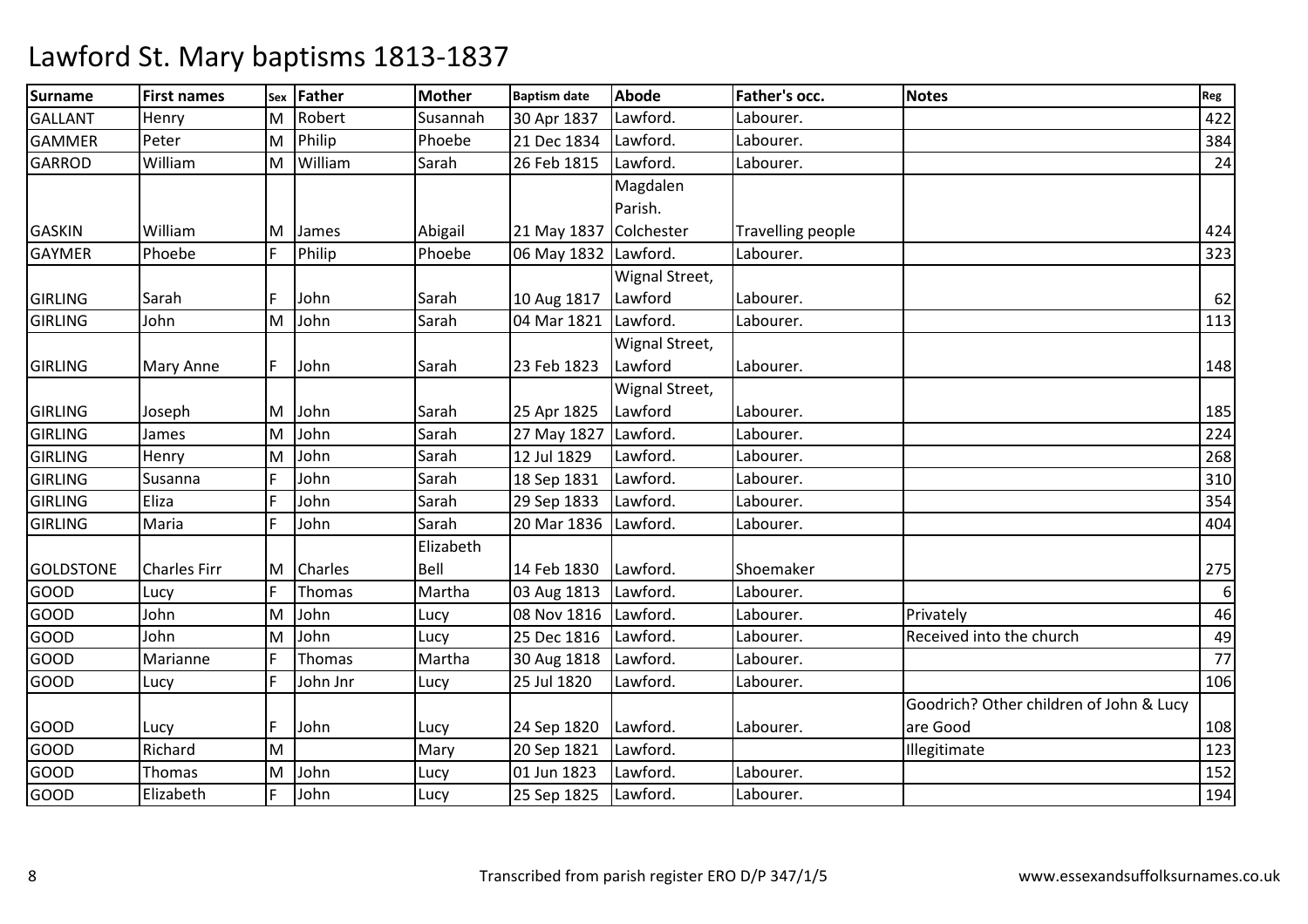| <b>Surname</b>   | <b>First names</b>   |          | sex Father     | <b>Mother</b> | <b>Baptism date</b>  | <b>Abode</b>   | <b>Father's occ.</b> | <b>Notes</b>                              | Reg |
|------------------|----------------------|----------|----------------|---------------|----------------------|----------------|----------------------|-------------------------------------------|-----|
|                  |                      |          |                |               |                      |                |                      | Having been privately baptised at         |     |
| <b>GOODCHILD</b> | William              | M        | Amos           | Sophia        | 24 Aug 1828          | Lawford.       | Glover               | Manningtree                               | 256 |
| <b>GOODCHILD</b> | Sophia               |          | Amos           | Elizabeth     | 24 Aug 1828          | Lawford.       | Glover               |                                           | 257 |
| <b>GOODCHILD</b> | Elmore               | M        | Amos           | Elizabeth     | 05 Aug 1832          | Lawford.       | Glover               |                                           | 327 |
| <b>GOODE</b>     | Thomas               | ΙM       | Thomas         | Elizabeth     | 22 Apr 1832          | Lawford.       | Labourer.            |                                           | 322 |
| <b>GOODE</b>     | Reuben               | M        | Thomas         | Elizabeth     | 28 Dec 1834          | Lawford.       | Labourer.            |                                           | 385 |
| <b>GOODE</b>     | James                | M        | Thomas         | Elizabeth     | 11 Jun 1837          | Lawford.       | Labourer.            |                                           | 425 |
| <b>GOSLING</b>   | Elizabeth            |          | John           | Sarah         | 16 May 1819 Lawford. |                | Labourer.            |                                           | 86  |
|                  |                      |          |                |               |                      | Wignal Street, |                      |                                           |     |
| <b>GREY</b>      | Sarah                | IF.      | Mark           | Sarah         | 01 Dec 1816          | Lawford        | Labourer.            |                                           | 48  |
| <b>HARDWICK</b>  | Susannah             | IF.      | Charles        | Mary          | 03 Oct 1835          | Lawford.       | Gardener             |                                           | 399 |
| <b>HARDWICK</b>  | <b>Charles Henry</b> | <b>M</b> | Charles        | Mary          | 10 Jul 1837          | Lawford.       | Gardener             | Aged 5                                    | 434 |
| <b>HARDWICK</b>  | Hellizibah           | IF.      | <b>Charles</b> | Mary          | 10 Jul 1837          | Lawford.       | Gardener             |                                           | 435 |
|                  |                      |          |                |               |                      | Wignal Street, |                      |                                           |     |
| <b>HARRIS</b>    | Philip Johnson       | M        | Philip         | <b>Betsey</b> | 10 Mar 1814 Lawford  |                | Wheelwright          |                                           | 17  |
|                  |                      |          |                |               |                      | Wignal Street, |                      |                                           |     |
| <b>HARRIS</b>    | Frederick            |          | M Philip       | <b>Betsey</b> | 27 Jan 1816          | Lawford        | Wheelwright          | See note                                  | 36  |
|                  |                      |          |                |               |                      | Wignal Street, |                      |                                           |     |
| <b>HARRIS</b>    | Joseph Maskell       | M        | Philip         | Betsey        | 12 Oct 1817          | Lawford        | Wheelwright          | Privately                                 | 65  |
| <b>HARVEY</b>    | John                 | M        | Richard        | Mary          | 08 Oct 1820          | Lawford.       | Labourer.            |                                           | 109 |
|                  |                      |          |                |               |                      |                |                      |                                           |     |
| <b>HATCH</b>     | Sarah                | IF.      | John           | Sarah         | 05 Aug 1813          | Lawford street | Labourer.            |                                           | 13  |
|                  |                      |          |                |               |                      |                |                      |                                           |     |
| <b>HATCH</b>     | Marianne             | IF.      | John           | Sarah         | 04 Jun 1815          | Lawford street | Sailor               |                                           | 28  |
|                  |                      |          |                |               |                      |                |                      | Daughter of Kezia Allen, since married to |     |
|                  |                      |          |                |               |                      |                |                      | Thomas Henley (not clear if Henley is the |     |
| <b>HENLEY</b>    | Mary Ann             | IF.      |                | Kezia         | 05 Sep 1830          | Lawford.       |                      | father or not)                            | 289 |
| <b>HENLEY</b>    | Elizabeth            | F        | Thomas         | Kezia         | 05 Sep 1830          | Lawford.       | Workman              |                                           | 288 |
| <b>HENLEY</b>    | Catherine            |          | Thomas         | Kezia         | 24 Apr 1831          | Lawford.       | Workman              |                                           | 304 |
| <b>HENLEY</b>    | Matilda              | IF.      | Thomas         | Kezia         | 17 Mar 1833          | Lawford.       | Workman              |                                           | 341 |
| <b>HENLEY</b>    | Isabella             | lF.      | Thomas         | Kezia         | 10 May 1835 Lawford. |                | Workman              |                                           | 388 |
| <b>HEWITT</b>    | Thomas               | M        | John           | Elizabeth     | 23 Jul 1834          | Lawford.       | Servant              |                                           | 373 |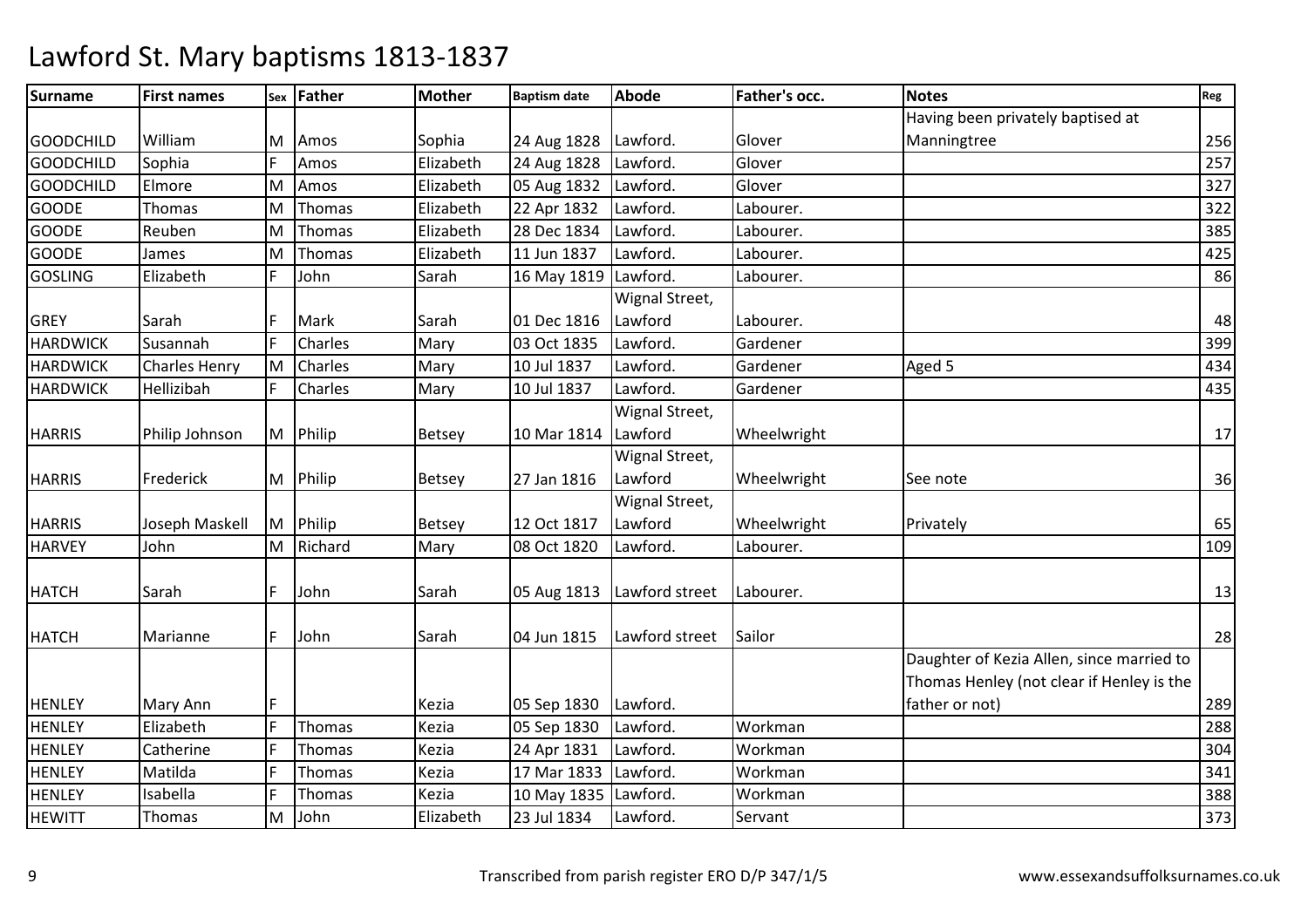| Surname          | <b>First names</b>   |    | sex Father | <b>Mother</b> | <b>Baptism date</b>   | <b>Abode</b>   | Father's occ. | <b>Notes</b> | Reg |
|------------------|----------------------|----|------------|---------------|-----------------------|----------------|---------------|--------------|-----|
|                  |                      |    |            |               |                       | Lawford near   |               |              |     |
| <b>HOWARD</b>    | Thomas               | ΙM | Thomas     | Mary          | 29 Sep 1822           | the Mill Easr  | Labourer.     |              | 140 |
| <b>HOWARD</b>    | Henry                | M  | Henry      | Lucy          | 25 Jan 1824           | Lawford.       | Labourer.     |              | 164 |
| <b>HOWARD</b>    | Mary                 |    | Thomas     | Mary          | 08 Jun 1824           | Lawford.       | Labourer.     | Privately    | 171 |
| <b>HOWARD</b>    | James                | M  | Thomas     | Mary          | 12 Feb 1826           | Lawford.       | Labourer.     |              | 204 |
| <b>HOWARD</b>    | Robert               | M  | Henry      | Lucy          | 21 Jan 1827           | Lawford.       | Labourer.     |              | 218 |
| <b>HOWARD</b>    | Robert               | M  | Thomas     | Mary          | 09 Mar 1828           | Lawford.       | Labourer.     |              | 245 |
| <b>HOWARD</b>    | William              | M  | Henry      | Lucy          | 18 Jan 1829           | Lawford.       | Labourer.     |              | 259 |
| <b>HOWARD</b>    | John                 | M  | Henry      | Lucy          | 12 Dec 1830           | Lawford.       | Labourer.     |              | 298 |
| <b>HOWARD</b>    | Joseph               | M  | Henry      | Lucy          | 02 Dec 1832           | Lawford.       | Labourer.     |              | 336 |
| <b>HOWARD</b>    | Charles              | M  | Henry      | Lucy          | 26 Jul 1835           | Lawford.       | Labourer.     |              | 393 |
| <b>HOWE</b>      | Edward               | M  | John       | Sarah         | 23 May 1824 Lawford.  |                | Labourer.     |              | 168 |
| <b>HOWE</b>      | Abraham              | lм | John       | Sarah         | 28 Oct 1832           | Lawford.       | Labourer.     |              | 335 |
| <b>HOWE</b>      | Emma                 | F  | John       | Sarah         | 25 Jun 1837           | Lawford.       | Labourer.     |              | 428 |
| <b>HOWES</b>     | Eleanor              | F. | John       | Sarah         | 29 Apr 1827           | Lawford.       | Labourer.     |              | 222 |
|                  | <b>Charles Howes</b> |    |            |               |                       |                |               |              |     |
| <b>HOWES</b>     | Carver               | ΙM |            | Sarah         | 21 Jun 1829           | Lawford.       |               |              | 267 |
| <b>HOWES</b>     | Emma                 | F. | John       | Sarah         | 16 May 1830 Lawford.  |                | Labourer.     |              | 282 |
| <b>HOWLETT</b>   | Elizabeth            | F  | William    | Elizabeth     | 05 Aug 1832 Lawford.  |                | Blacksmith    |              | 328 |
|                  |                      |    |            |               |                       | Lawford        |               |              |     |
| <b>HUDSON</b>    | Marianne             | F  |            | Mary          | 28 Mar 1819           | Workhouse      |               | Illegitimate | 84  |
|                  |                      |    |            |               |                       | Lawford        |               |              |     |
| <b>HUDSON</b>    | William              | lм |            | Mary          | 14 Oct 1822           | Workhouse      |               | Illegitimate | 141 |
| HUNNIBELL        | <b>Mary Anne</b>     | F  |            | Esther        | 19 Oct 1823           | Lawford.       |               |              | 157 |
| <b>JOHNSON</b>   | Mary                 | F  | John       | Sarah         | 27 Apr 1817           | Lawford.       | Labourer.     |              | 55  |
| <b>JOHNSTONE</b> | Mary                 | F  | John       | Sarah         | 29 Dec 1816           | Lawford.       | Labourer.     | Privately    | 51  |
| <b>KERRY</b>     | Eliza                | F  | William    | Jane          | 09 Mar 1834           | Lawford.       | Labourer.     |              | 357 |
| <b>KERRY</b>     | Jane                 | F  | William    | Jane          | 28 Feb 1836           | Lawford.       | Labourer.     |              | 402 |
|                  |                      |    |            |               |                       |                |               |              |     |
| <b>LESTER</b>    | Henry                | M  | William    | Lucy          | 14 Feb 1815           | Lawford street | Sailor        | Privately    | 22  |
|                  |                      |    |            |               |                       | Lawford        |               |              |     |
| LEWIS            | Sarah                | IF |            | Mary          | 28 Mar 1819 Workhouse |                |               | Illegitimate | 83  |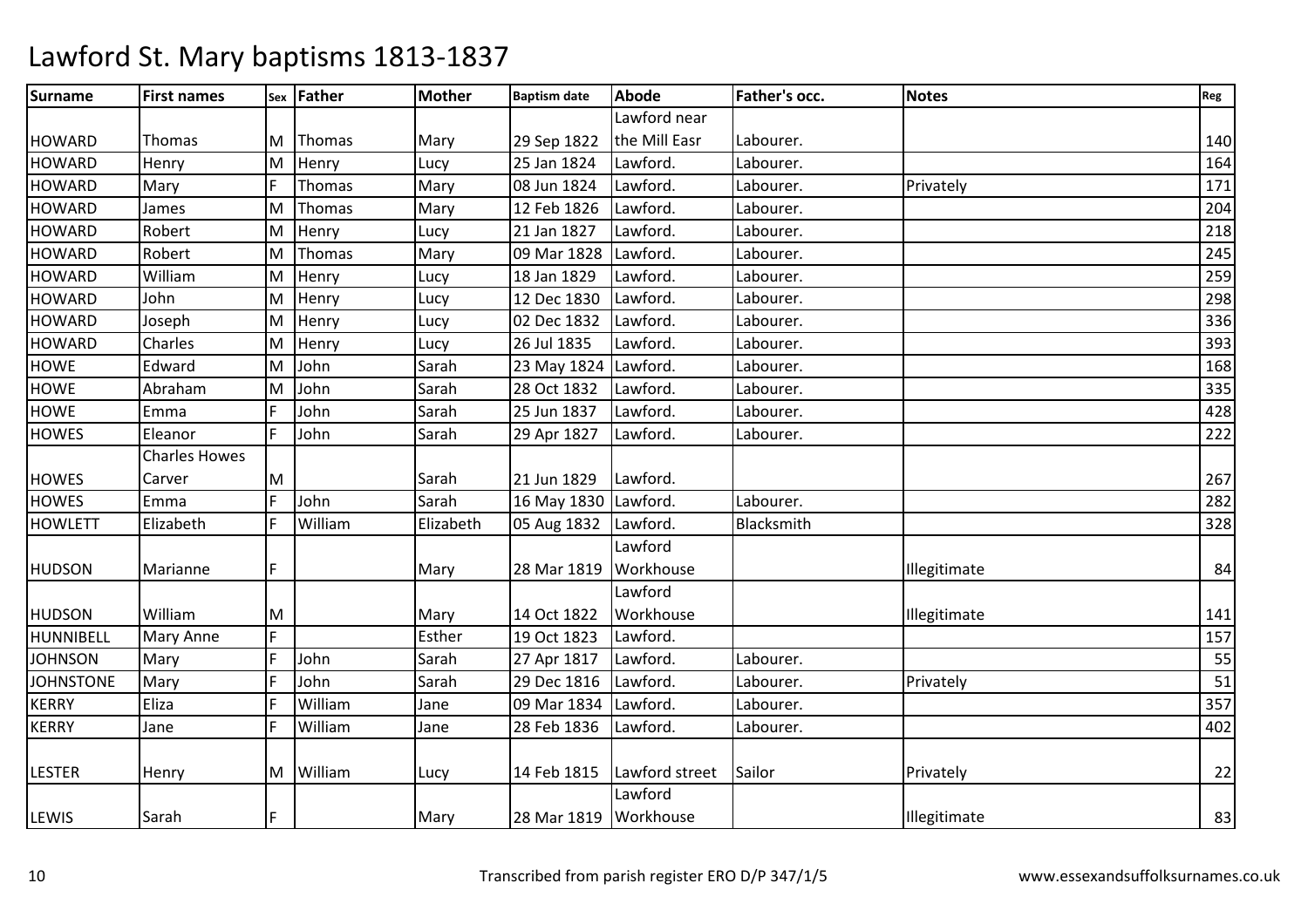| <b>Surname</b>      | <b>First names</b>   |          | sex Father           | <b>Mother</b> | <b>Baptism date</b>  | <b>Abode</b>   | Father's occ.        | <b>Notes</b>        | Reg |
|---------------------|----------------------|----------|----------------------|---------------|----------------------|----------------|----------------------|---------------------|-----|
| <b>LEWIS</b>        | John Howe            |          | M John               | Mary Anne     | 15 Sep 1833 Lawford. |                | Fellmonger's servant |                     | 353 |
| <b>LISTER</b>       | Sarah                |          | William              | Lucy          | 27 Sep 1818          | Lawford street | Sailor               |                     | 79  |
| LONG                | John                 | <b>M</b> | John                 | Anne          | 18 Feb 1821          | Lawford.       | Labourer.            |                     | 112 |
| LONG                | William              | M        | John                 | Anne          | 16 Mar 1823 Lawford. |                | Labourer.            |                     | 151 |
| LONG                | Marianne             | IF.      | John                 | Anne          | 05 Feb 1826          | Lawford.       | Labourer.            |                     | 203 |
| LONG                | Joseph               | <b>M</b> | John                 | Anne          | 13 Apr 1828          | Ardleigh       | Labourer.            |                     | 249 |
| ONG.                | Susannah             |          | John                 | Ann           | 28 Nov 1830          | Lawford.       | Labourer.            | Aka Henry. See note | 296 |
| LONG                | Maria                | F        | John                 | Anne          | 14 Mar 1832 Lawford. |                | Labourer.            |                     | 320 |
| LONG                | Henry                | M        | John                 | Anne          | 15 Aug 1834 Lawford. |                | Labourer.            |                     | 375 |
| <b>MANN</b>         | Anna                 |          | Thomas               | Mary          | 25 Mar 1836          | Lawford.       | Farmer               |                     | 405 |
| <b>MARVEN</b>       | Fanny                |          | John                 | Elizabeth     | 09 Apr 1815          | Lawford.       | Labourer.            |                     | 27  |
| <b>MICKLENBURGH</b> | John William         | <b>M</b> | John                 | Sabina        | 29 Dec 1833          | Lawford.       | MIller.              |                     | 356 |
| <b>MOORE</b>        | Mary Ann             | F        | John                 | Sarah         | 22 Mar 1828          | Lawford.       | Labourer.            |                     | 247 |
|                     |                      |          |                      |               |                      | Lawford        |                      |                     |     |
| <b>MORGAN</b>       | Marianne             |          |                      | Marianne      | 14 Mar 1821          | Workhouse      |                      | Illegitimate        | 115 |
| <b>MORGAN</b>       | <b>William Henry</b> | M        | <b>William Henry</b> | Mary          | 17 Nov 1831          | Lawford.       | MIller.              |                     | 313 |
| <b>MORGAN</b>       | Mary                 |          | <b>William Henry</b> | Mary          | 05 Aug 1833          | Lawford.       | MIller.              |                     | 352 |
| <b>MORGAN</b>       | Charles              | ΙM       | <b>William Henry</b> | Mary          | 03 Sep 1834          | Lawford.       | MIller.              |                     | 376 |
| <b>MORGAN</b>       | Robert Colman        | lм       | Dennis               | Mary          | 26 Jun 1837          | Lawford.       | MIller.              |                     | 431 |
| <b>NEVILL</b>       | George Palmer        | M        | George               | Anne          | 28 Jul 1833          | Lawford.       | Labourer.            |                     | 350 |
| <b>NEVILL</b>       | Anne                 |          | George               | Anne          | 05 Oct 1834          | Lawford.       | Labourer.            |                     | 380 |
| <b>NEVILL</b>       | <b>Esther Palmer</b> |          | George               | Ann           | 06 Nov 1836          | Lawford.       | Labourer.            |                     | 417 |
| <b>NEWMAN</b>       | Kemble               | M        | William              | Eliza         | 29 Oct 1837          | Lawford.       | Workman              |                     | 439 |
|                     | Anna Maria           |          |                      |               |                      |                |                      |                     |     |
| <b>NUNN</b>         | Belinda              | IF.      | John                 | Sarah         | 10 Mar 1822 Lawford. |                | Labourer.            |                     | 133 |
| <b>NUNN</b>         | Alfred               | <b>M</b> | John                 | Sarah         | 26 Dec 1823          | Lawford.       | Labourer.            |                     | 162 |
| <b>NUNN</b>         | Thomas               | M        | John                 | Sarah         | 28 Oct 1832          | Lawford.       | Sailor               |                     | 332 |
| <b>NUNN</b>         | Sarah                | IF.      | John                 | Sarah         | 28 Oct 1832          | Lawford.       | Sailor               |                     | 333 |
| <b>NUNN</b>         | William              | M        | John                 | Sarah         | 28 Oct 1832          | Lawford.       | Sailor               |                     | 334 |
| <b>NUNN</b>         | Joseph               | M        | John                 | Sarah         | 14 Sep 1834          | Lawford.       | Sailor               |                     | 378 |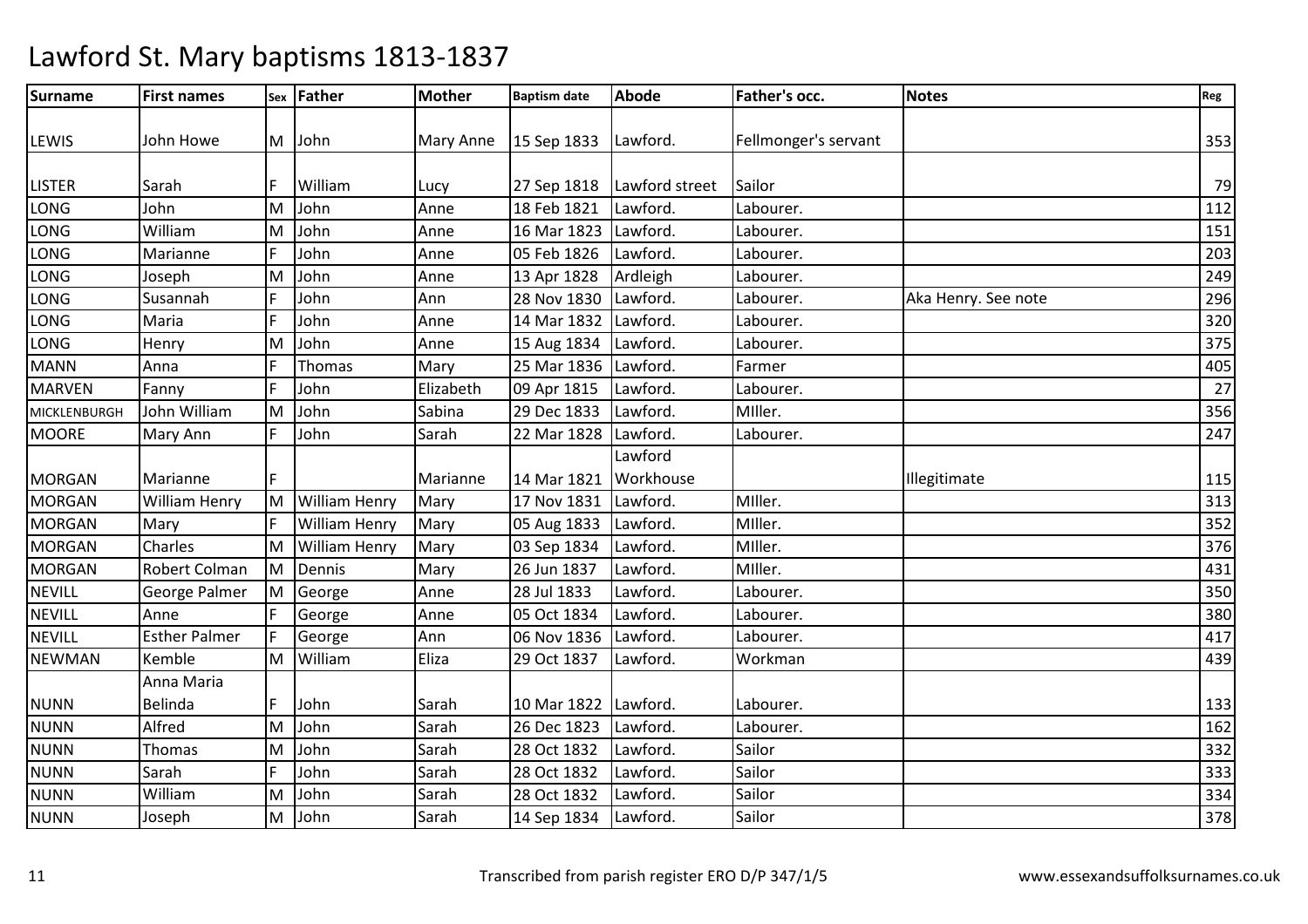| <b>Surname</b> | <b>First names</b> |          | sex Father | <b>Mother</b> | <b>Baptism date</b>  | <b>Abode</b>                 | Father's occ.            | <b>Notes</b>            | Reg |
|----------------|--------------------|----------|------------|---------------|----------------------|------------------------------|--------------------------|-------------------------|-----|
|                |                    |          |            |               |                      | Lawford near                 |                          |                         |     |
|                |                    |          |            |               |                      | the Mill North               |                          |                         |     |
| <b>OSBORNE</b> | Hannah             |          | William    | Else          | 14 Nov 1813          | West                         | Labourer.                |                         | 16  |
| <b>OSBORNE</b> | Robert             | lм       | William    | Else          | 28 Dec 1817          | Lawford.                     | Labourer.                |                         | 68  |
| <b>OSBORNE</b> | Mary               | IF.      | William    | Else          | 05 May 1822 Lawford. |                              | Labourer.                |                         | 134 |
| <b>OSBORNE</b> | Sarah              | F        | William    | Else          | 24 Aug 1824 Lawford. |                              | Labourer.                |                         | 177 |
| <b>OSBORNE</b> | Anne               | IF.      | William    | Else          | 23 Aug 1827          | Lawford.                     | Labourer.                |                         | 235 |
| <b>OSBORNE</b> | William            | <b>M</b> | Benjamin   | Harriet       | 15 Jul 1828          | Lawford.                     | Sailor                   | Privately               | 255 |
| <b>OSBORNE</b> | Susan              |          | William    | Else          | 02 Oct 1831          | Lawford.                     | Labourer.                |                         | 311 |
| <b>OSBORNE</b> | Sarah Anne         | IF.      | Isaac      | Anne          | 23 Aug 1836          | Lawford.                     | Sailor                   |                         | 413 |
| <b>OSBORNE</b> | Hannah             |          |            | Harriett      | 24 Dec 1837          | Lawford.                     |                          |                         | 441 |
|                |                    |          |            |               |                      |                              |                          |                         |     |
| <b>PAGE</b>    | William            | M        | William    | Elizabeth     |                      | 25 Apr 1814   Lawford street | Carpenter                |                         | 19  |
| PAGE           | Caroline           | IF.      | William    | Elizabeth     | 03 Nov 1823          | Lawford.                     | <b>Butcher Carpenter</b> |                         | 160 |
|                |                    |          |            |               |                      |                              |                          |                         |     |
| <b>PAGE</b>    | Elizabeth          | IF.      | Samuel     | Elizabeth     | 29 Jul 1825          | Lawford street               | Butcher.                 |                         | 192 |
| PAGE           | Samuel Baker       | M        | Samuel     | Elizabeth     | 18 May 1826 Lawford. |                              | Butcher.                 | Born 13 Nov 1816        | 209 |
|                |                    |          |            |               |                      |                              |                          |                         |     |
| <b>PAGE</b>    | Hannah Norman F    |          | William    | Elizabeth     | 15 Jul 1827          | Lawford.                     | Carpenter                | Born 1 Oct 1815         | 226 |
| PAGE           | Mary               |          | William    | Elizabeth     | 15 Jul 1827          | Lawford.                     | Carpenter                | Born 18 Jan 1817        | 227 |
| PAGE           | Elizabeth          |          | William    | Elizabeth     | 15 Jul 1827          | Lawford.                     | Carpenter                | Born 27 Jul 1818        | 228 |
| PAGE           | Josiah             | M        | William    | Elizabeth     | 15 Jul 1827          | Lawford.                     | Carpenter                | Born 25 Jun 1820        | 229 |
| PAGE           | Martha             | IF.      | William    | Elizabeth     | 15 Jul 1827          | Lawford.                     | Carpenter                | <b>Born 27 Nov 1823</b> | 230 |
| PAGE           | John               | M        | William    | Elizabeth     | 15 Jul 1827          | Lawford.                     | Carpenter                | Born 14 Jul 1825        | 231 |
| PAGE           | Rachel             |          | William    | Elizabeth     | 15 Jul 1827          | Lawford.                     | Carpenter                | Born 26 May 1827        | 232 |
| PAGE           | Julia              |          | William    | Elizabeth     | 15 Jul 1827          | Lawford.                     | Carpenter                | Born 26 May 1827        | 233 |
| PAGE           | Samuel             | ΙM       | William    | Elizabeth     | 20 Feb 1832          | Lawford.                     | Carpenter                |                         | 316 |
|                | Emma               |          |            |               |                      |                              |                          |                         |     |
| <b>PAGE</b>    | Bathsheba          | IF.      | William    | Elizabeth     | 11 Jun 1835          | Lawford.                     | Carpenter                | Born 29 May 1832        | 392 |
|                |                    |          |            |               |                      | Lawford near                 |                          |                         |     |
| <b>PARKER</b>  | Robert             | M        | Robert     | Mary Ann      | 26 Jun 1824          | the Mill Easr                | Sailor                   |                         | 170 |
| <b>PARKER</b>  | Charles            | M        | Robert     | Mary Ann      | 03 Apr 1827          | Lawford.                     | Sailor                   |                         | 219 |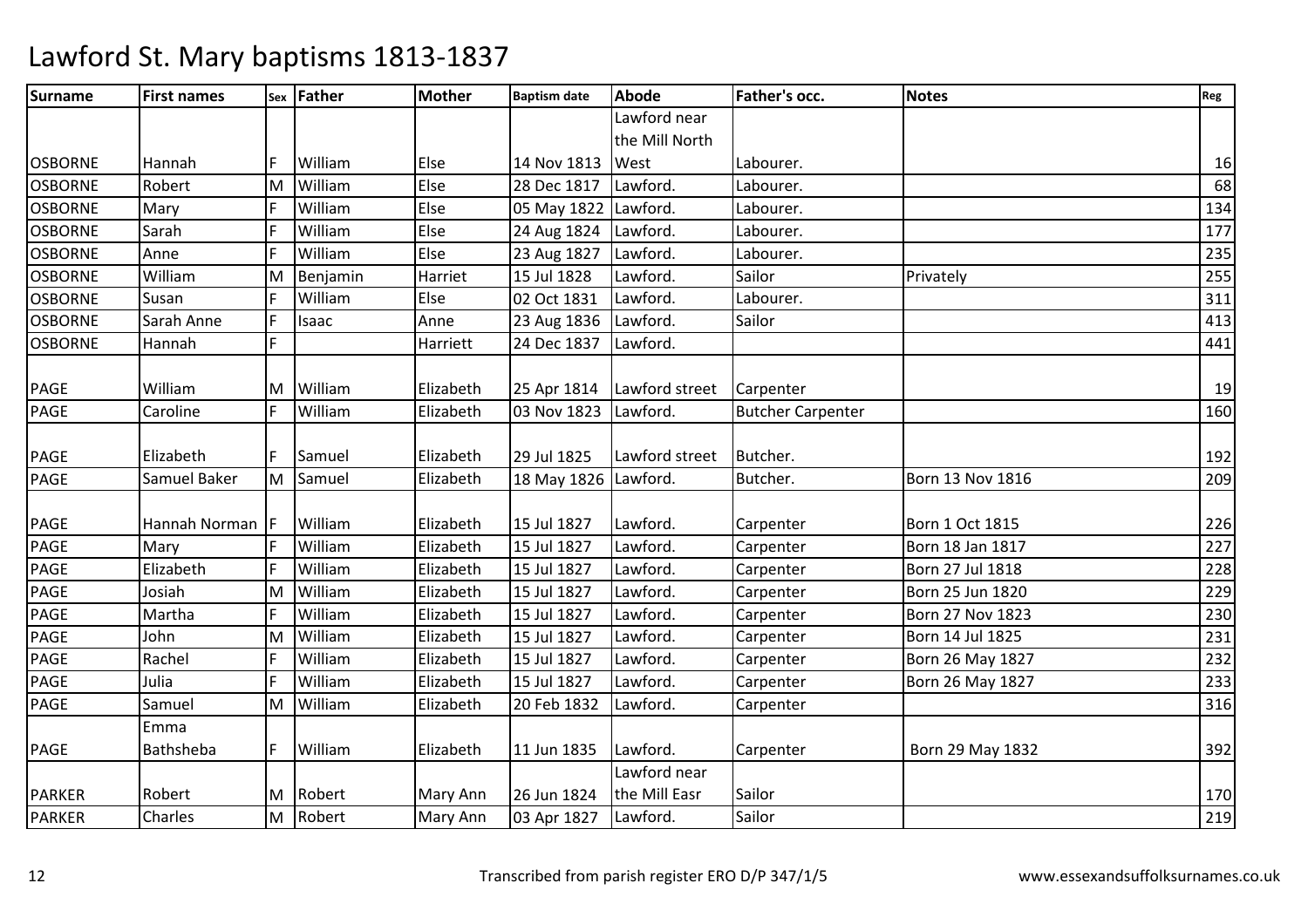| <b>Surname</b>    | <b>First names</b> | Sex | Father      | <b>Mother</b>    | <b>Baptism date</b>  | <b>Abode</b>                 | Father's occ.         | <b>Notes</b>                        | Reg                     |
|-------------------|--------------------|-----|-------------|------------------|----------------------|------------------------------|-----------------------|-------------------------------------|-------------------------|
| <b>PARKER</b>     | Henry              | ΙM  | Robert      | Mary             | 21 Nov 1830          | Lawford.                     | Sailor                |                                     | 295                     |
| <b>PEACOCK</b>    | Anne               | F   | John        | <b>Mary Anne</b> | 06 Oct 1825          | Lawford.                     | <b>Excise Officer</b> | Privately                           | 195                     |
|                   |                    |     |             |                  |                      |                              |                       |                                     |                         |
| PEAR              | John               |     | M John      | Sarah            |                      | 06 Aug 1819   Lawford street | Sailor                |                                     | 91                      |
|                   |                    |     |             |                  |                      |                              |                       |                                     |                         |
| <b>PEAR</b>       | Joseph             | M   | John        | Sarah            |                      | 06 Aug 1819   Lawford street | Sailor                |                                     | 92                      |
| <b>PECHE</b>      | William            | M   | William     | Anne             | 12 Feb 1818          | Lawford.                     | Labourer.             |                                     | 69                      |
|                   |                    |     |             |                  |                      |                              |                       |                                     |                         |
| <b>PEPPER</b>     | Sarah              | F   |             | Sarah            | 14 Oct 1821          | Lawford street               |                       | Illegitimate                        | 126                     |
|                   |                    |     |             |                  |                      | The Lane in                  |                       |                                     |                         |
| <b>PERKISS</b>    | Harriet            |     | Abraham     | Anne             | 04 Apr 1813          | Lawford                      | Labourer.             |                                     | $\overline{\mathbf{3}}$ |
| PILLING           | Joseph             | M   | William     | Mary             | 21 Feb 1828          | Lawford.                     | <b>Bailiff</b>        |                                     | 244                     |
| <b>PIRKISS</b>    | Joseph             | M   | Abraham     | Ann              | 15 Oct 1815          | Lawford.                     | Labourer.             |                                     | 34                      |
| <b>POWELL</b>     | Eliza              | F.  |             | Martha           | 24 Feb 1833          | Lawford.                     |                       |                                     | 338                     |
| <b>PRIKE</b>      | John               | M   | John        | Hannah           | 06 May 1837 Lawford. |                              | Labourer.             | 1836 in register, but out of order. | 423                     |
|                   |                    |     |             |                  |                      |                              |                       |                                     |                         |
| <b>PRYKE</b>      | George             | M   | John        | Hannah           | 31 Jan 1813          | Lawford street               | Labourer.             | Travelling man                      | $\vert$ 1               |
| <b>PRYKE</b>      | Matilda            | F   | George      | Matilda          | 25 Sep 1836          | Lawford.                     | Sailor                |                                     | 415                     |
|                   |                    |     |             |                  |                      |                              |                       |                                     |                         |
| <b>PUNT</b>       | Mary               |     |             | Mary             | 07 Oct 1821          | Lawford street               |                       | Illegitmate                         | 124                     |
| <b>RANDELL</b>    | William            | lм  | Jeremiah    | <b>Mary Anne</b> | 25 Mar 1832          | Lawford.                     | Labourer.             |                                     | 321                     |
| <b>REASON</b>     | Elizabeth          | F   | John        | Elizabeth        | 17 Dec 1825          | Lawford.                     | Labourer.             |                                     | 200                     |
| <b>REED</b>       | <b>Edward Gray</b> | İМ  | Richard     | Mary             | 16 Feb 1815          | Lawford.                     | Labourer.             | Privately                           | 23                      |
|                   | Alexander          |     |             |                  |                      |                              |                       |                                     |                         |
| <b>RIACH</b>      | William            |     | M Alexander | Mary             | 21 Dec 1827          | Lawford.                     | Servant               | Privately                           | 241                     |
| <b>RIACH</b>      | John               | İМ  | Alexander   | Mary             | 30 Apr 1830          | Lawford.                     | Servant               |                                     | 281                     |
| <b>RIACH</b>      | Mary Anne          |     | Alexander   | Mary             | 08 May 1831 Lawford. |                              | Servant               |                                     | 306                     |
| <b>RIACH</b>      | Charles            | M   | Alexander   | Mary             | 11 Feb 1833          | Lawford.                     | Servant               |                                     | 337                     |
| <b>RIACH</b>      | Sarah              | E   | Alexander   | Mary             | 18 May 1834 Lawford. |                              | Servant               |                                     | 366                     |
| <b>RICHARDSON</b> | William            | M   | James       | Mary             | 29 Apr 1821          | Lawford.                     | Labourer.             |                                     | 119                     |
| RICHARDSON        | Susan              |     | James       | Mary             | 04 Feb 1823          | Lawford.                     | Labourer.             |                                     | 147                     |
| <b>RICHARDSON</b> | Sarah              | E   | James       | Mary             | 07 May 1826 Lawford. |                              | Labourer.             |                                     | 208                     |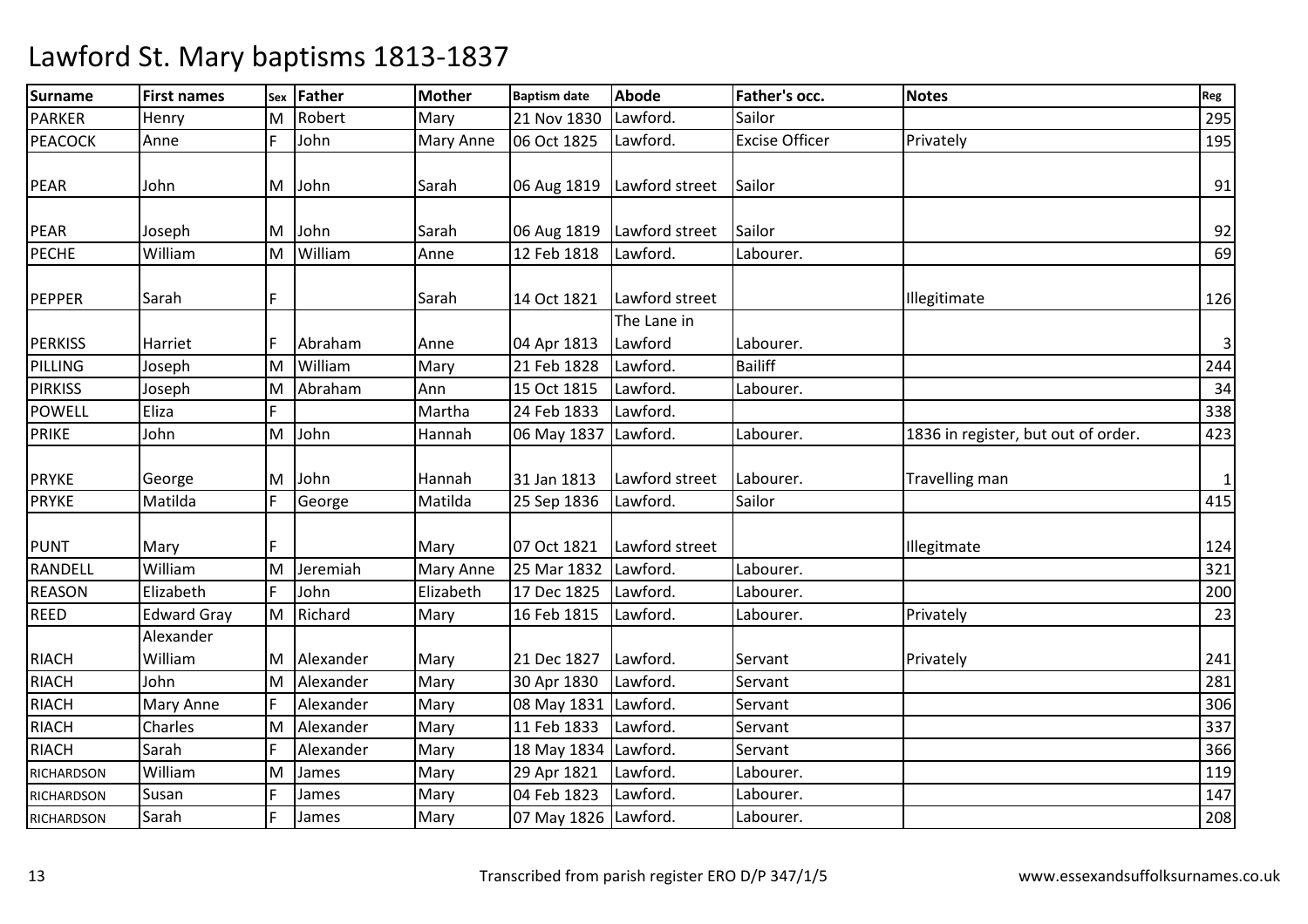| <b>Surname</b>    | <b>First names</b> | Sex | Father       | <b>Mother</b> | <b>Baptism date</b>    | <b>Abode</b>   | Father's occ. | <b>Notes</b>                      | Reg |
|-------------------|--------------------|-----|--------------|---------------|------------------------|----------------|---------------|-----------------------------------|-----|
| <b>RICHARDSON</b> | James              | M   | James        | Mary          | 02 Aug 1829            | Lawford.       | Labourer.     |                                   | 272 |
| <b>RICHARDSON</b> | John               | M   | James        | Mary          | 21 Apr 1833            | Lawford.       | Labourer.     |                                   | 345 |
| RIDDLESDALE       | Thomas             | lм  | William      | Harriet       | 03 Oct 1834            | Lawford.       |               |                                   | 379 |
| <b>ROBERTS</b>    | Mary               |     | Samuel       | Mary          | 08 Mar 1816 Lawford.   |                | Labourer.     | Private                           | 38  |
| <b>ROBERTS</b>    | John               | M   | Samuel       | Amy           | 03 Jun 1821            | Lawford.       | Labourer.     |                                   | 120 |
| <b>ROBERTS</b>    | Eliza              | F   | Samuel       | Mary          | 13 Jun 1830            | Lawford.       | Labourer.     |                                   | 285 |
| <b>ROLFE</b>      | George             | M   | William      | Maria         | 21 Jun 1818            | Lawford.       | Labourer.     |                                   | 72  |
| <b>ROLFE</b>      | Edward             | M   | William      | Maria         | 20 Dec 1819            | Lawford.       | Labourer.     | Privately                         | 96  |
| <b>ROLFE</b>      | Joseph             | M   | William      | Maria         | 07 Oct 1821            | Lawford.       | Labourer.     |                                   | 125 |
| <b>ROLFE</b>      | Sarah              |     | William      | Maria         | 31 Aug 1823            | Lawford.       | Labourer.     |                                   | 154 |
| <b>ROLFE</b>      | Richard            | lм  | William      | Maria         | 13 Jul 1834            | Lawford.       | Labourer.     |                                   | 371 |
| <b>ROPER</b>      | Anne               |     | George       | Harriet       | 15 Apr 1817            | Lawford.       | Farmer        | Privately                         | 54  |
| <b>ROPER</b>      | Ellen              | F.  | George       | Harriet       | 30 Sep 1818            | Lawford.       | Farmer        | Privately                         | 80  |
| <b>ROPER</b>      | George             | M   | George       | Harriet       | 10 Mar 1820            | Lawford.       | Farmer        | Privately                         | 102 |
| <b>ROPER</b>      | Robert             | M   | George       | Harriett      | 23 Jun 1824            | Lawford.       | Farmer        |                                   | 169 |
| <b>ROUSE</b>      | William            | M   | Robert       | Elizabeth     | 08 May 1827            | Lawford.       | Labourer.     |                                   | 221 |
| <b>ROUSE</b>      | William            | M   | Robert       | Elizabeth     | 06 Jun 1830            | Lawford.       | Labourer.     |                                   | 284 |
| <b>RUDLIN</b>     | Sarah              | F   | Jonathan     | Margaret      | 23 Jun 1833            | Lawford.       | Labourer.     |                                   | 349 |
| <b>RUDLIN</b>     | Anna Maria         |     | Jonathan     | Margaret      | 01 Mar 1835 Lawford.   |                | Labourer.     |                                   | 387 |
| <b>RUSSEL</b>     | Mary               | F   | <b>Isaac</b> | Sarah         | 23 Aug 1818            | Lawford.       | Labourer.     |                                   | 76  |
|                   |                    |     |              |               |                        | Wignal Street, |               |                                   |     |
| <b>RUSSEL</b>     | Daniel             | M   | Isaac        | Sarah         | 15 Jul 1822            | Lawford        | Labourer.     |                                   | 136 |
| <b>RUSSEL</b>     | Robert             | M   | Isaac        | Sarah         | 29 Aug 1824            | Lawford.       | Labourer.     |                                   | 178 |
|                   |                    |     |              |               |                        |                |               | Having been privately baptised at |     |
| <b>RUSSEL</b>     | Elizabeth          |     | <b>Isaac</b> | Sarah         | 25 Dec 1826   Lawford. |                | Labourer.     | Manningtree                       | 216 |
| <b>RUSSEL</b>     | Hannah             | F   | Isaac        | Sarah         | 02 Feb 1828            | Lawford.       | Labourer.     |                                   | 243 |
| <b>RUSSEL</b>     | George             | M   | Isaac        | Sarah         | 29 Mar 1829            | Lawford.       | Labourer.     |                                   | 264 |
| <b>RUSSEL</b>     | Sarah              | F   | <b>Isaac</b> | Sarah         | 02 Nov 1830            | Lawford.       | Labourer.     |                                   | 293 |
| <b>RUSSEL</b>     | Isaac              | M   | Isaac        | Sarah         | 04 Mar 1832 Lawford.   |                | Labourer.     |                                   | 318 |
| <b>RUSSEL</b>     | Lucy               |     | <b>Isaac</b> | Sarah         | 14 May 1833 Lawford.   |                | Labourer.     |                                   | 346 |
| <b>RUSSEL</b>     | Maria              |     | Isaac        | Sarah         | 30 Nov 1834 Lawford.   |                | Labourer.     |                                   | 382 |
| <b>RUSSEL</b>     | Martha             | F.  | Isaac        | Sarah         | 16 Apr 1836   Lawford. |                | Labourer.     |                                   | 406 |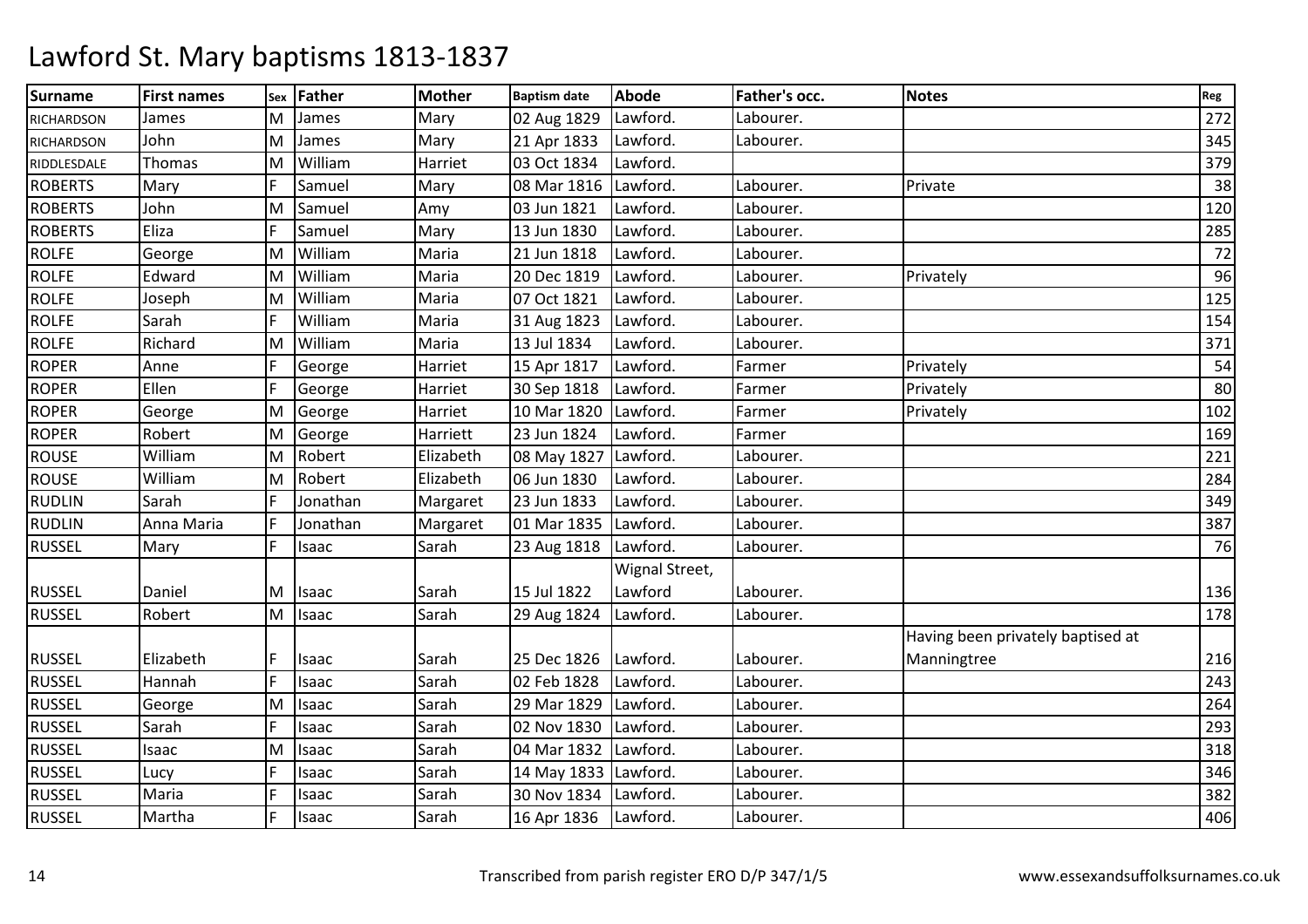| <b>Surname</b>   | <b>First names</b> |     | sex Father | <b>Mother</b> | <b>Baptism date</b>       | Abode                        | <b>Father's occ.</b>   | <b>Notes</b>               | Reg |
|------------------|--------------------|-----|------------|---------------|---------------------------|------------------------------|------------------------|----------------------------|-----|
|                  |                    |     |            |               |                           | St Botolph,                  |                        |                            |     |
| <b>RUSSEL</b>    | Jemima Alger       | IF. | William    | Mary          | 25 Jun 1837               | Colchester                   | Gardener               |                            | 426 |
|                  |                    |     |            |               |                           | Wignal Street,               |                        |                            |     |
| <b>RUSSELS</b>   | Harriet            | IF. | Isaac      | Sarah         | 25 Jun 1820               | Lawford                      | Labourer.              |                            | 104 |
|                  |                    |     |            |               |                           |                              | Major in the West      |                            |     |
|                  |                    |     | George     |               |                           |                              | Essex & occupying Dale |                            |     |
| <b>SADLER</b>    | Clara Sophia       | IF  | Stebbing   | Louisa        | 21 Apr 1834   Lawford.    |                              | Hall                   |                            | 364 |
|                  |                    |     |            |               |                           |                              |                        |                            |     |
| <b>SCOTT</b>     | Sarah              | F   | John       | Eleanor       | 26 Jun 1814               | Lawford street               | Labourer.              |                            | 20  |
|                  |                    |     |            |               |                           |                              |                        |                            |     |
| <b>SCOTT</b>     | Thomas             | M   | John       | Eleanor       |                           | 25 Aug 1816   Lawford street | Labourer.              |                            | 42  |
|                  |                    |     |            |               |                           |                              |                        |                            |     |
| <b>SCOTT</b>     | Robert             | lм  | John       | Eleanor       |                           | 22 Mar 1818 Lawford street   | Labourer.              |                            | 70  |
| <b>SCOTT</b>     | Daniel             | M   | John       | Ellen         | 03 Mar 1822               | Lawford.                     | Labourer.              |                            | 132 |
| <b>SEAGIER</b>   | John               | M   |            | Mary          | 01 Dec 1816               | Lawford.                     |                        | Lately servant to Mr Tabor | 47  |
|                  |                    |     |            |               |                           | Lawford near                 |                        |                            |     |
| <b>SEAGUR</b>    | Lucy               | IF  | Edward     | Mary          | 19 Mar 1815               | the Mill Easr                | Carpenter              |                            | 26  |
| <b>SEAGUR</b>    | Robert             | M   | Edward     | Mary          | 02 Nov 1817               | Lawford.                     | Carpenter              |                            | 67  |
| <b>SEGAR</b>     | Sarah              | F   |            | Sarah         | 09 Nov 1823               | Lawford.                     |                        | Illegitimate               | 159 |
|                  |                    |     |            |               |                           | Wignal Street,               |                        |                            |     |
| <b>SILVESTER</b> | Henry              | IМ  | Francis    | Martha        | 30 Mar 1816               | Lawford                      | Inn keeper             |                            | 53  |
|                  |                    |     |            |               |                           | Lawford near                 |                        |                            |     |
| <b>SOAMES</b>    | Samuel Courtnal M  |     | William    | Mary          | 05 Mar 1815 the Mill Easr |                              | Labourer.              |                            | 25  |
| SOAMES?          | Amy                |     | William    | Mary          | 05 Aug 1813               | Lawford.                     | Labourer.              |                            | 12  |
| SOUTHGATE        | Sarah              | F   | John       | Hannah        | 11 Jul 1832               | Lawford.                     | Labourer.              |                            | 326 |
| SOUTHGATE        | Elizabeth          | F   | John       | Hannah        | 20 Sep 1835               | Lawford.                     | Labourer.              |                            | 396 |
| <b>SOUTHGATE</b> | John               | M   | John       | Hannah        | 20 Aug 1837               | Lawford.                     | Labourer.              |                            | 437 |
|                  |                    |     |            |               |                           | Wignal Street,               |                        |                            |     |
| <b>SPOONER</b>   | John               | M   | John       | Phoebe        | 28 Aug 1816               | Lawford                      | Labourer.              | Fayher J.S Jnr             | 43  |
|                  |                    |     |            |               |                           | Wignal Street,               |                        |                            |     |
| <b>SPOONER</b>   | Sarah Anne         | IF. | Abraham    | Anne          | 26 Jun 1817               | Lawford                      | Labourer.              | Privately                  | 59  |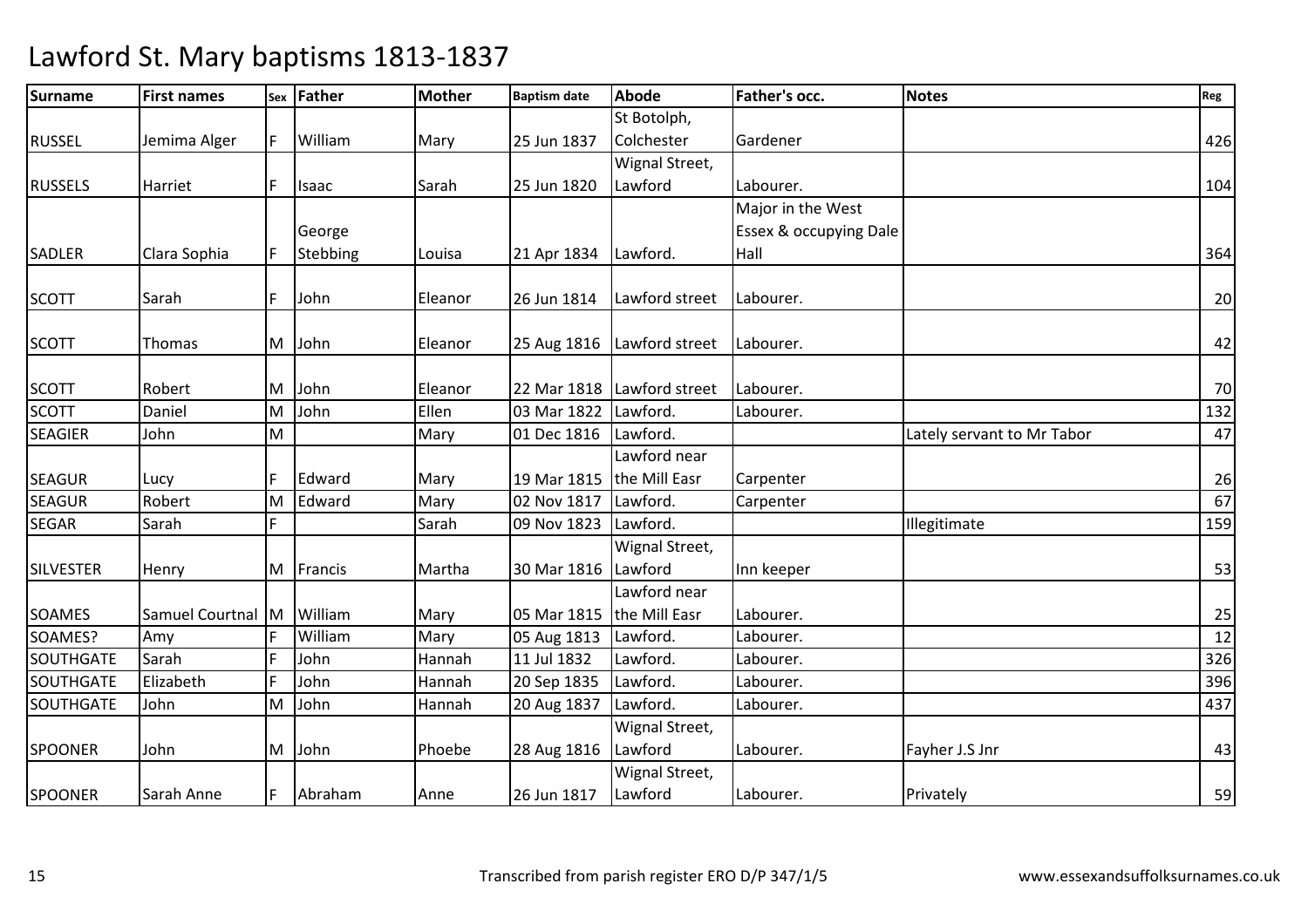| <b>Surname</b>  | <b>First names</b> | Sex | Father  | Mother | <b>Baptism date</b>  | <b>Abode</b>   | Father's occ. | <b>Notes</b>                        | Reg |
|-----------------|--------------------|-----|---------|--------|----------------------|----------------|---------------|-------------------------------------|-----|
|                 |                    |     |         |        |                      | Wignal Street, |               |                                     |     |
| <b>SPOONER</b>  | William            | lм  | John    | Phoebe | 21 Nov 1819          | Lawford        | Tailor        |                                     | 95  |
|                 | Frederick          |     |         |        |                      |                |               |                                     |     |
| <b>SPOONER</b>  | Abraham            | M   | Abraham | Anne   | 20 Apr 1821          | Lawford.       | Labourer.     |                                     | 118 |
|                 |                    |     |         |        |                      | Wignal Street, |               |                                     |     |
| <b>SPOONER</b>  | Mary Ann           | IF  | Abraham | Anne   | 01 Jan 1823          | Lawford        | Labourer.     |                                     | 143 |
|                 |                    |     |         |        |                      | Wignal Street, |               |                                     |     |
| <b>SPOONER</b>  | Benjamin           | lм  | John    | Phoebe | 25 Feb 1825          | Lawford        | Sailor        |                                     | 183 |
| <b>SPOONER</b>  | Henry              | M   | John    | Phoebe | 15 Apr 1827          | Lawford.       | Tailor        |                                     | 220 |
| <b>SPOONER</b>  | Dennis             | ΙM  | Dennis  | Mary   | 15 Jul 1827          | Lawford.       | Labourer.     |                                     | 225 |
| <b>SPOONER</b>  | Marianne           | F   | Dennis  | Mary   | 24 Jun 1828          | Lawford.       | Labourer.     | Privately                           | 254 |
| <b>SPOONER</b>  | James              | M   | Dennis  | Mary   | 08 May 1831          | Lawford.       | Labourer.     |                                     | 305 |
| <b>SPOONER</b>  | William            | M   | Dennis  | Mary   | 31 Mar 1833          | Lawford.       | Labourer.     |                                     | 343 |
| <b>SPOONER</b>  | Benjamin           | M   | Dennis  | Mary   | 20 Jul 1834          | Lawford.       | Labourer.     |                                     | 372 |
| <b>SPOONER</b>  | Samuel             | M   | Dennis  | Mary   | 27 Dec 1835          | Lawford.       | Labourer.     |                                     | 400 |
| <b>SPOONER</b>  | George             | M   | Dennis  | Mary   | 29 Jun 1837          | Lawford.       | Labourer.     |                                     | 432 |
| <b>SPURGEON</b> | William            | M   | Robert  | Mary   | 21 Jul 1819          | Lawford.       | Labourer.     |                                     | 89  |
| <b>SPURGEON</b> | Sarah              | F   | Robert  | Mary   | 07 Jan 1824          | Lawford.       | Labourer.     |                                     | 163 |
|                 |                    |     |         |        |                      |                |               |                                     |     |
| <b>STEVENS</b>  | Martha             | F   |         | Jemima | 04 Jul 1816          | Lawford street |               | 12 Years old. Mother now widow King | 41  |
| <b>STEVENS</b>  | Marianne           | F   | James   | Susan  | Mar 1821             | Lawford.       | Tailor        | Day illegible                       | 114 |
| <b>STEVENS</b>  | William            | M   | James   | Susan  | 26 Oct 1823          | Lawford.       | Servant       |                                     | 158 |
| <b>STEWARD</b>  | Susan              | F   | David   | Susan  | 22 Aug 1813          | Lawford.       | Labourer.     |                                     | 14  |
| <b>STEWARD</b>  | William            | M   | Samuel  | Anne   | 17 Dec 1815          | Lawford.       | Labourer.     |                                     | 35  |
| <b>STEWARD</b>  | David              | M   | David   | Mary   | 18 Jul 1824          | Lawford.       | Labourer.     |                                     | 173 |
|                 |                    |     |         |        |                      | Wignal Street, |               |                                     |     |
| <b>STEWARD</b>  | Lucy               | F   | Henry   | Lucy   | 01 May 1825          | Lawford        | Labourer.     |                                     | 186 |
| <b>STEWARD</b>  | Charles            | M   | Samuel  | Anne   | 28 Feb 1830          | Lawford.       | Labourer.     |                                     | 276 |
| <b>STEWART</b>  | Susan              |     | Samuel  | Anne   | 04 Mar 1819          | Lawford.       | Labourer.     |                                     | 82  |
| <b>STIBBING</b> | Mary Ann           | F   | William | Ann    | 18 May 1826 Lawford. |                | Labourer.     | 21 May 1826                         | 211 |
| <b>STIBBING</b> | Hannah             | Ē   | William | Anne   | 12 Oct 1828          | Lawford.       | Labourer.     |                                     | 258 |
| <b>STIBLING</b> | Sarah Ann          | F   | William | Ann    | 28 Jul 1824          | Lawford.       | Labourer.     | Privately                           | 174 |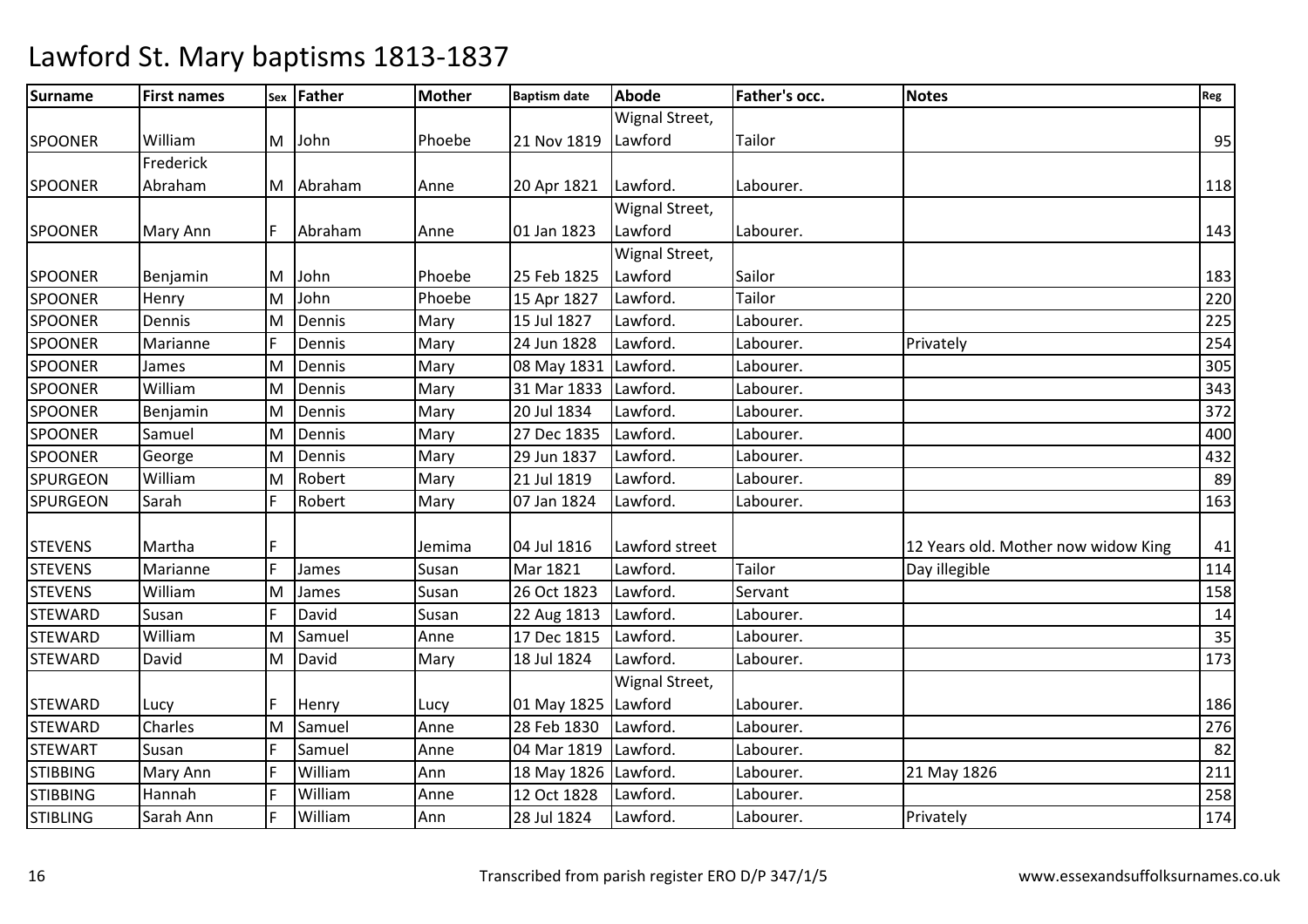| <b>Surname</b>  | <b>First names</b>     |     | sex Father | <b>Mother</b> | <b>Baptism date</b>    | <b>Abode</b>   | Father's occ.     | <b>Notes</b>                            | Reg              |
|-----------------|------------------------|-----|------------|---------------|------------------------|----------------|-------------------|-----------------------------------------|------------------|
|                 |                        |     |            |               |                        |                |                   |                                         |                  |
|                 |                        |     |            |               |                        |                |                   | Received having been privately baptised |                  |
| <b>STIBLING</b> | Caroline               | F   | William    | Ann           | 15 Aug 1824   Lawford. |                | Labourer.         | at Manningtee. About 4 years old        | 176              |
| <b>STUART</b>   | Anne Maria             | F   | David      | Susan         | 21 Jul 1817            | Lawford.       | Labourer.         | Privately                               | 61               |
| <b>STUDD</b>    | <b>Charles Henry</b>   | İМ  | Charles    | Mary Ann      | 21 Jan 1836            |                | Gentleman         |                                         | 401              |
| <b>TAYLOR</b>   | Mary                   | E   | Samuel     | Sarah         | 19 May 1816 Lawford.   |                | <b>Bailiff</b>    |                                         | 40               |
| <b>TAYLOR</b>   | Samuel                 | M   | Samuel     | Sarah         | 30 May 1819 Lawford.   |                | Labourer.         |                                         | 88               |
| <b>TAYLOR</b>   | John                   | M   | Samuel     | Sarah         | 05 Oct 1823            | Lawford.       | Labourer.         |                                         | 156              |
| <b>TAYLOR</b>   | <b>Mary Anne</b>       | E   | John       | Mary Anne     | 24 Mar 1837            | Lawford.       | Labourer.         |                                         | 420              |
| <b>TOMPSON</b>  | <b>Mary Anne</b>       | F   |            | Mary Anne     | 20 Apr 1834            | Lawford.       |                   |                                         | 363              |
| <b>TORSBALL</b> | Samuel                 | M   | Samuel     | Elizabeth     | 23 Sep 1832            | Lawford.       | Labourer.         |                                         | 330              |
|                 |                        |     |            |               |                        | Wignal Street, |                   |                                         |                  |
| <b>UNWIN</b>    | William                | M   | Thomas     | Susannah      | 15 May 1818 Lawford    |                | Blacksmith        |                                         | 71               |
|                 |                        |     |            |               |                        | Wignal Street, |                   |                                         |                  |
| <b>UNWIN</b>    | George                 | M   | Thomas     | Susannah      | 23 Dec 1819            | Lawford        | Blacksmith        | Privately                               | 97               |
|                 |                        |     |            |               |                        | Wignal Street, |                   |                                         |                  |
| <b>UNWIN</b>    | <b>Charles Thomas</b>  | lM. | Thomas     | Susannah      | 24 Jan 1823            | Lawford        | Blacksmith        |                                         | 144              |
|                 |                        |     |            |               |                        | Wignal Street, |                   |                                         |                  |
| <b>UNWIN</b>    | Benjamin               | M   | Thomas     | Susannah      | 25 Feb 1825            | Lawford        | Blacksmith        |                                         | 184              |
|                 |                        |     |            |               |                        | Wignal Street, |                   |                                         |                  |
| <b>UNWIN</b>    | Ambrose                | M   | Thomas     | Susannah      | 04 Apr 1826            | Lawford        | Blacksmith        |                                         | 207              |
| <b>WASH</b>     | Hannah                 | F.  | Henry      | Sarah         | 30 May 1813 Lawford.   |                | Husbandman        |                                         | $\boldsymbol{9}$ |
|                 |                        |     |            |               |                        |                | Clerk at the Bank |                                         |                  |
| <b>WEBBER</b>   | Mary                   | F   | John       | Elizabeth     | 13 Feb 1824            | Lawford.       | Manningtree       | Born 25 Jan 1824                        | 165              |
| WELHAM          | Anne                   | E   | William    | Anne          | 13 Mar 1830            | Lawford.       | <b>Bailiff</b>    |                                         | 277              |
|                 |                        |     |            |               |                        |                |                   |                                         |                  |
| <b>WHITE</b>    | <b>William Francis</b> | lм  | William    | Elizabeth     | 13 Apr 1828            | Lawford.       | Sailor            |                                         | 251              |
| <b>WHITE</b>    | Ann                    |     | William    | Eliza         | 11 Jul 1830            | Lawford.       | Sailor            |                                         | 286              |
| <b>WHITE</b>    | Anne                   |     | William    | Eliza         | 21 May 1833 Lawford.   |                | Sailor            |                                         | 348              |
| <b>WHITE</b>    | <b>Thomas Henry</b>    | M   | William    | Eliza         | 28 Aug 1837            | Lawford.       | Sailor            |                                         | 438              |
| <b>WILKIN</b>   | Marianne               | E.  | John       | Marianne      | 03 Aug 1823            | Lawford.       | Labourer.         |                                         | 153              |
| <b>WILKIN</b>   | Henry                  | M   | John       | Marianne      | 17 Jul 1825            | Lawford.       | Labourer.         |                                         | 190              |